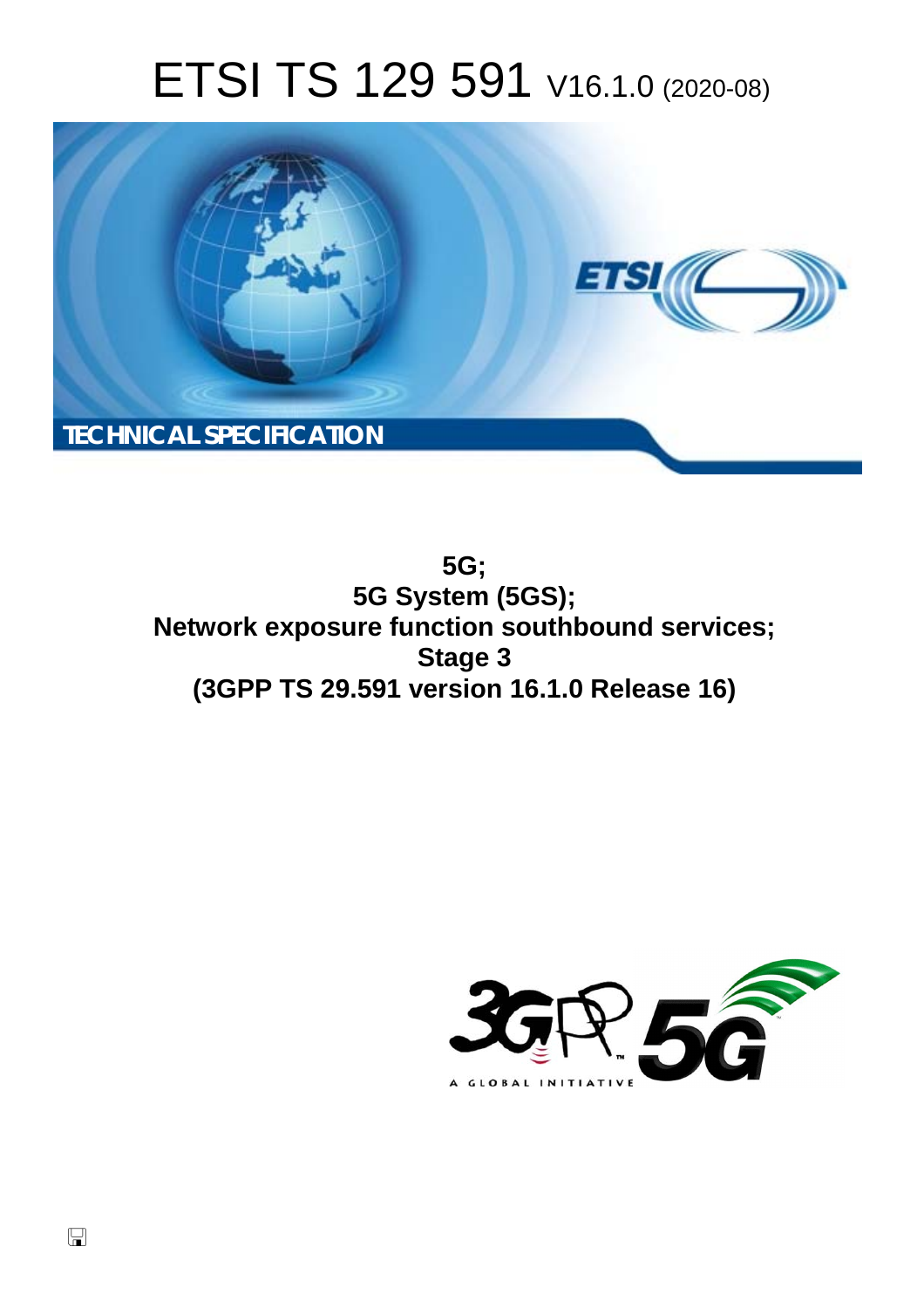Reference DTS/TSGC-0329591vg10

Keywords

5G

#### *ETSI*

#### 650 Route des Lucioles F-06921 Sophia Antipolis Cedex - FRANCE

Tel.: +33 4 92 94 42 00 Fax: +33 4 93 65 47 16

Siret N° 348 623 562 00017 - NAF 742 C Association à but non lucratif enregistrée à la Sous-Préfecture de Grasse (06) N° 7803/88

#### *Important notice*

The present document can be downloaded from: <http://www.etsi.org/standards-search>

The present document may be made available in electronic versions and/or in print. The content of any electronic and/or print versions of the present document shall not be modified without the prior written authorization of ETSI. In case of any existing or perceived difference in contents between such versions and/or in print, the prevailing version of an ETSI deliverable is the one made publicly available in PDF format at [www.etsi.org/deliver.](http://www.etsi.org/deliver)

Users of the present document should be aware that the document may be subject to revision or change of status. Information on the current status of this and other ETSI documents is available at <https://portal.etsi.org/TB/ETSIDeliverableStatus.aspx>

If you find errors in the present document, please send your comment to one of the following services: <https://portal.etsi.org/People/CommiteeSupportStaff.aspx>

#### *Copyright Notification*

No part may be reproduced or utilized in any form or by any means, electronic or mechanical, including photocopying and microfilm except as authorized by written permission of ETSI. The content of the PDF version shall not be modified without the written authorization of ETSI. The copyright and the foregoing restriction extend to reproduction in all media.

> © ETSI 2020. All rights reserved.

**DECT™**, **PLUGTESTS™**, **UMTS™** and the ETSI logo are trademarks of ETSI registered for the benefit of its Members. **3GPP™** and **LTE™** are trademarks of ETSI registered for the benefit of its Members and of the 3GPP Organizational Partners. **oneM2M™** logo is a trademark of ETSI registered for the benefit of its Members and of the oneM2M Partners. **GSM®** and the GSM logo are trademarks registered and owned by the GSM Association.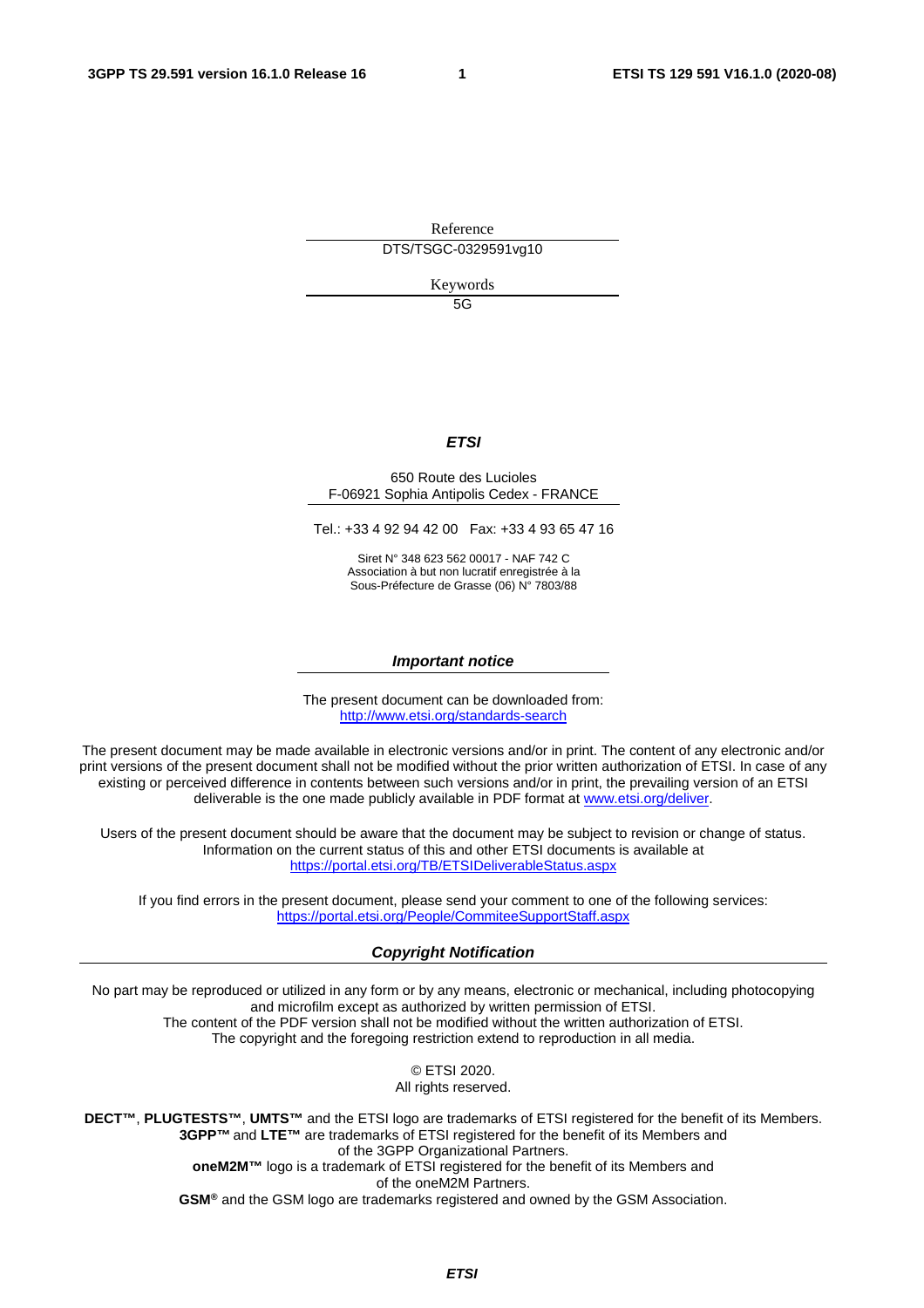# Intellectual Property Rights

#### Essential patents

IPRs essential or potentially essential to normative deliverables may have been declared to ETSI. The information pertaining to these essential IPRs, if any, is publicly available for **ETSI members and non-members**, and can be found in ETSI SR 000 314: *"Intellectual Property Rights (IPRs); Essential, or potentially Essential, IPRs notified to ETSI in respect of ETSI standards"*, which is available from the ETSI Secretariat. Latest updates are available on the ETSI Web server [\(https://ipr.etsi.org/](https://ipr.etsi.org/)).

Pursuant to the ETSI IPR Policy, no investigation, including IPR searches, has been carried out by ETSI. No guarantee can be given as to the existence of other IPRs not referenced in ETSI SR 000 314 (or the updates on the ETSI Web server) which are, or may be, or may become, essential to the present document.

#### **Trademarks**

The present document may include trademarks and/or tradenames which are asserted and/or registered by their owners. ETSI claims no ownership of these except for any which are indicated as being the property of ETSI, and conveys no right to use or reproduce any trademark and/or tradename. Mention of those trademarks in the present document does not constitute an endorsement by ETSI of products, services or organizations associated with those trademarks.

# Legal Notice

This Technical Specification (TS) has been produced by ETSI 3rd Generation Partnership Project (3GPP).

The present document may refer to technical specifications or reports using their 3GPP identities. These shall be interpreted as being references to the corresponding ETSI deliverables.

The cross reference between 3GPP and ETSI identities can be found under<http://webapp.etsi.org/key/queryform.asp>.

# Modal verbs terminology

In the present document "**shall**", "**shall not**", "**should**", "**should not**", "**may**", "**need not**", "**will**", "**will not**", "**can**" and "**cannot**" are to be interpreted as described in clause 3.2 of the [ETSI Drafting Rules](https://portal.etsi.org/Services/editHelp!/Howtostart/ETSIDraftingRules.aspx) (Verbal forms for the expression of provisions).

"**must**" and "**must not**" are **NOT** allowed in ETSI deliverables except when used in direct citation.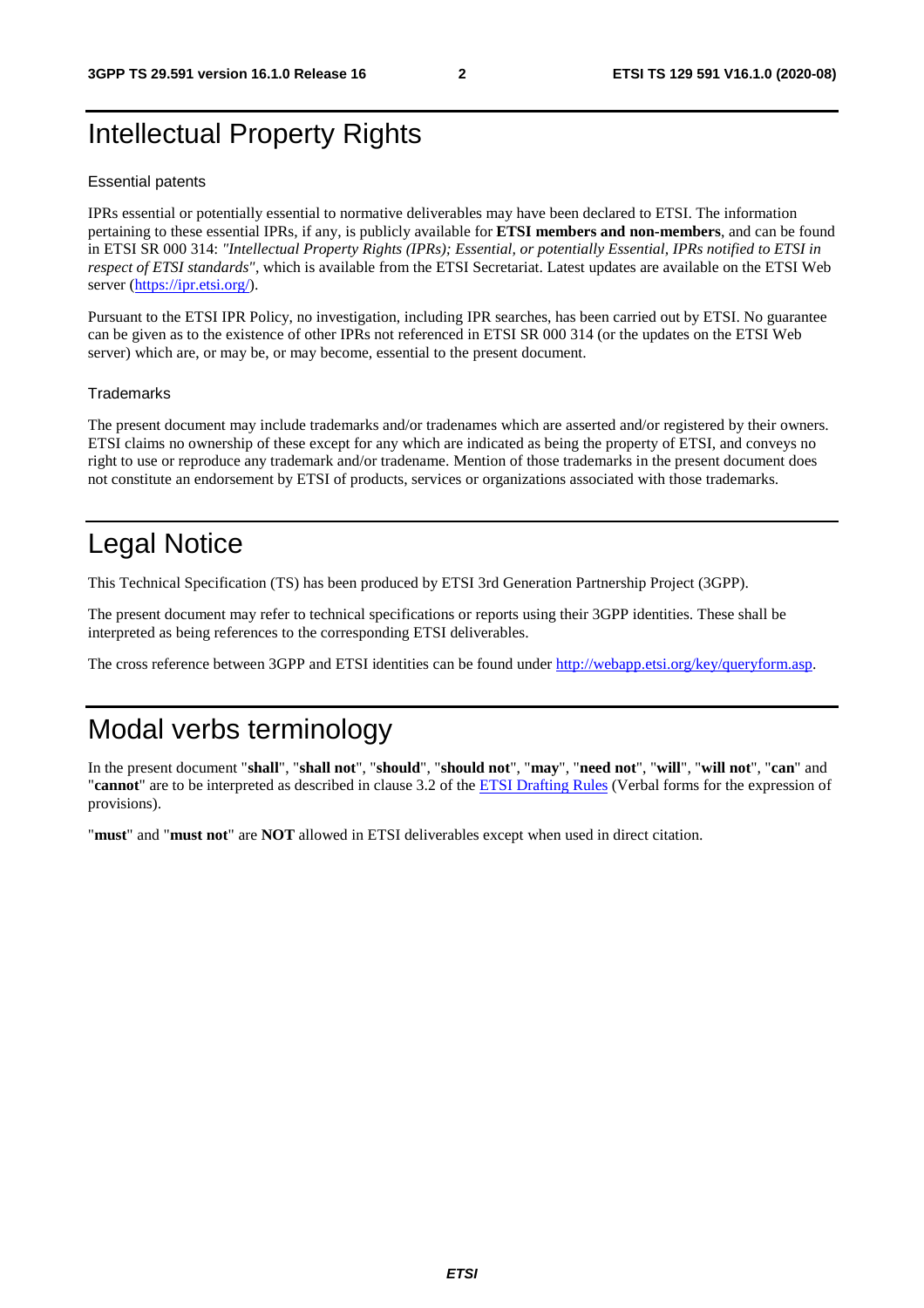$\mathbf{3}$ 

# Contents

| 1                          |  |
|----------------------------|--|
| $\overline{2}$             |  |
| 3                          |  |
| 3.1<br>3.2                 |  |
| 3.3                        |  |
| 4                          |  |
| 4.1                        |  |
| 4.2                        |  |
| 4.2.1                      |  |
| 4.2.1.1                    |  |
| 4.2.1.2                    |  |
| 4.2.1.3                    |  |
| 4.2.1.3.1<br>4.2.1.3.2     |  |
| 4.2.2                      |  |
| 4.2.2.1                    |  |
| 4.2.2.2                    |  |
| 4.2.2.2.1                  |  |
| 4.2.2.2.2                  |  |
| 4.2.2.2.3                  |  |
| 4.2.2.3                    |  |
| 4.2.2.3.1                  |  |
| 4.2.2.3.2                  |  |
| 4.2.2.4                    |  |
| 4.2.2.4.1                  |  |
| 4.2.2.4.2                  |  |
| 5                          |  |
| 5.1                        |  |
| 5.1.1                      |  |
| 5.1.2                      |  |
| 5.1.2.1<br>5.1.2.2         |  |
| 5.1.2.2.1                  |  |
| 5.1.2.2.2                  |  |
| 5.1.2.3                    |  |
| 5.1.3                      |  |
| 5.1.3.1                    |  |
| 5.1.3.2                    |  |
| 5.1.3.2.1                  |  |
| 5.1.3.2.2                  |  |
| 5.1.3.2.3                  |  |
| 5.1.3.2.3.1                |  |
| 5.1.3.3                    |  |
| 5.1.3.3.1                  |  |
| 5.1.3.3.2                  |  |
| 5.1.3.3.3                  |  |
| 5.1.3.3.3.1<br>5.1.3.3.3.2 |  |
|                            |  |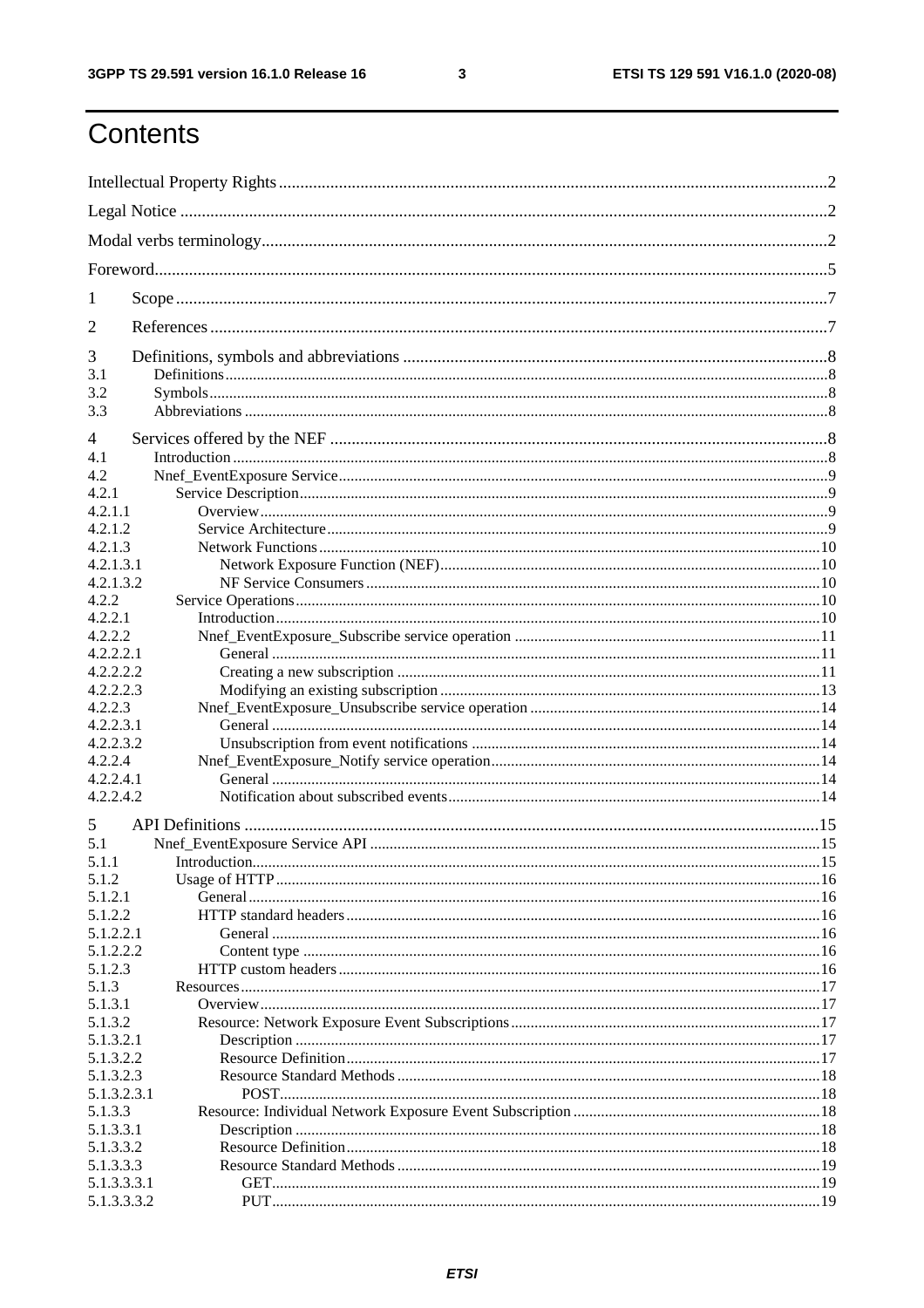#### $\overline{\mathbf{4}}$

|             | <b>Annex B</b> (informative): |  |
|-------------|-------------------------------|--|
| A.2         |                               |  |
| A.1         |                               |  |
|             | Annex A (normative):          |  |
| 5.1.9       |                               |  |
| 5.1.8       |                               |  |
| 5.1.7.3     |                               |  |
| 5.1.7.2     |                               |  |
| 5.1.7.1     |                               |  |
| 5.1.7       |                               |  |
| 5.1.6.3.3   |                               |  |
| 5.1.6.3.2   |                               |  |
| 5.1.6.3.1   |                               |  |
| 5.1.6.3     |                               |  |
| 5.1.6.2.11  |                               |  |
| 5.1.6.2.10  |                               |  |
| 5.1.6.2.9   |                               |  |
| 5.1.6.2.8   |                               |  |
| 5.1.6.2.7   |                               |  |
| 5.1.6.2.6   |                               |  |
| 5.1.6.2.5   |                               |  |
| 5.1.6.2.4   |                               |  |
| 5.1.6.2.3   |                               |  |
| 5.1.6.2.2   |                               |  |
| 5.1.6.2.1   |                               |  |
| 5.1.6.2     |                               |  |
| 5.1.6.1     |                               |  |
| 5.1.6       |                               |  |
| 5.1.5.2.3.1 |                               |  |
| 5.1.5.2.3   |                               |  |
| 5.1.5.2.2   |                               |  |
| 5.1.5.2.1   |                               |  |
| 5.1.5.2     |                               |  |
| 5.1.5.1     |                               |  |
| 5.1.5       |                               |  |
| 5.1.4       |                               |  |
| 5.1.3.3.3.3 |                               |  |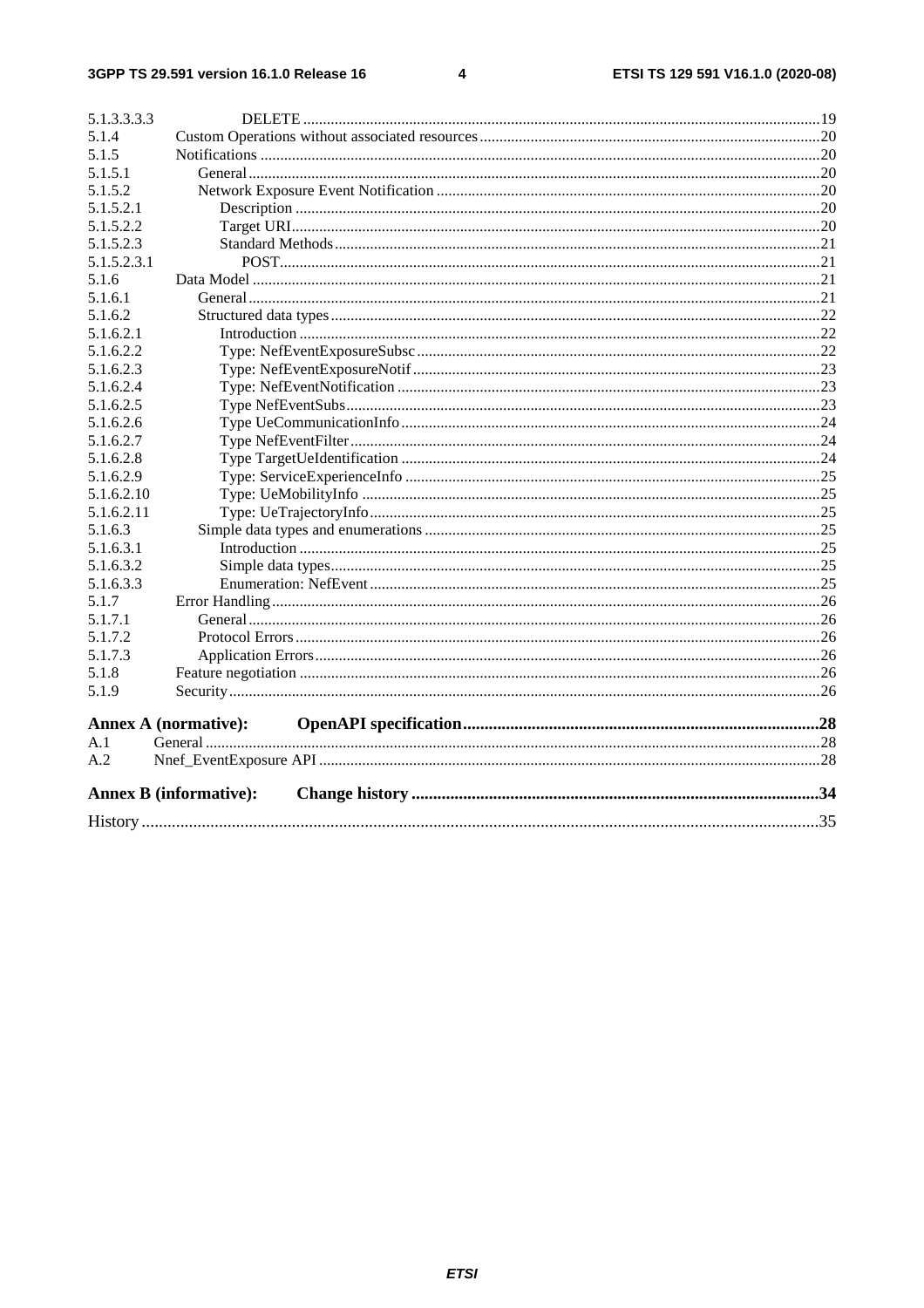# Foreword

This Technical Specification has been produced by the 3rd Generation Partnership Project (3GPP).

The contents of the present document are subject to continuing work within the TSG and may change following formal TSG approval. Should the TSG modify the contents of the present document, it will be re-released by the TSG with an identifying change of release date and an increase in version number as follows:

Version x.y.z

where:

- x the first digit:
	- 1 presented to TSG for information;
	- 2 presented to TSG for approval;
	- 3 or greater indicates TSG approved document under change control.
- y the second digit is incremented for all changes of substance, i.e. technical enhancements, corrections, updates, etc.
- z the third digit is incremented when editorial only changes have been incorporated in the document.

In the present document, certain modal verbs have the following meanings:

- **shall** indicates a mandatory requirement to do something
- **shall not** indicates an interdiction (prohibition) to do something
- NOTE 1: The constructions "shall" and "shall not" are confined to the context of normative provisions, and do not appear in Technical Reports.
- NOTE 2: The constructions "must" and "must not" are not used as substitutes for "shall" and "shall not". Their use is avoided insofar as possible, and they are not used in a normative context except in a direct citation from an external, referenced, non-3GPP document, or so as to maintain continuity of style when extending or modifying the provisions of such a referenced document.
- **should** indicates a recommendation to do something
- **should not** indicates a recommendation not to do something
- **may** indicates permission to do something
- **need not** indicates permission not to do something
- NOTE 3: The construction "may not" is ambiguous and is not used in normative elements. The unambiguous constructions "might not" or "shall not" are used instead, depending upon the meaning intended.
- **can** indicates that something is possible
- **cannot** indicates that something is impossible
- NOTE 4: The constructions "can" and "cannot" shall not to be used as substitutes for "may" and "need not".
- **will** indicates that something is certain or expected to happen as a result of action taken by an agency the behaviour of which is outside the scope of the present document
- **will not** indicates that something is certain or expected not to happen as a result of action taken by an agency the behaviour of which is outside the scope of the present document
- **might** indicates a likelihood that something will happen as a result of action taken by some agency the behaviour of which is outside the scope of the present document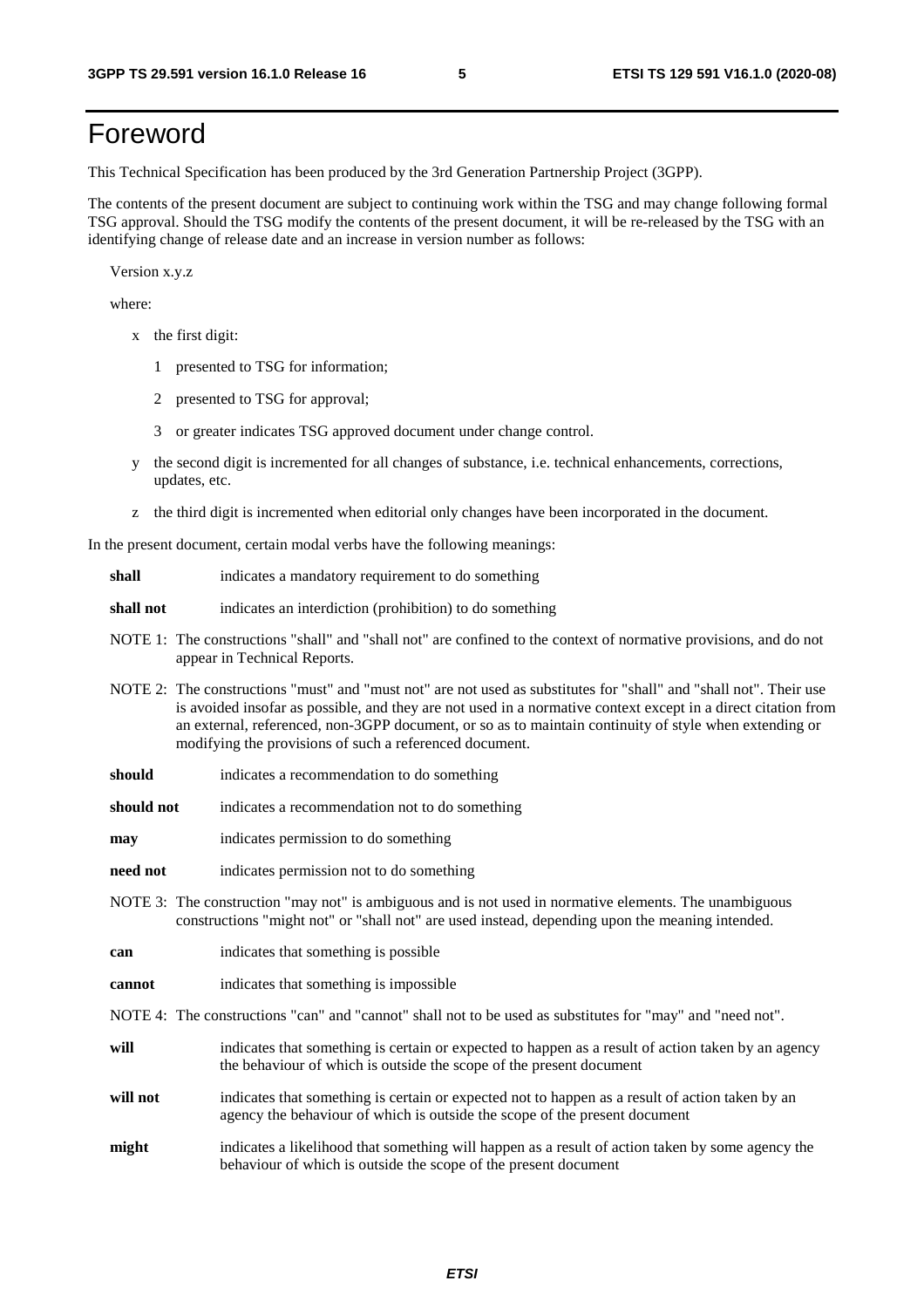**might not** indicates a likelihood that something will not happen as a result of action taken by some agency the behaviour of which is outside the scope of the present document

In addition:

- is (or any other verb in the indicative mood) indicates a statement of fact
- **is not** (or any other negative verb in the indicative mood) indicates a statement of fact

NOTE 5: The constructions "is" and "is not" do not indicate requirements.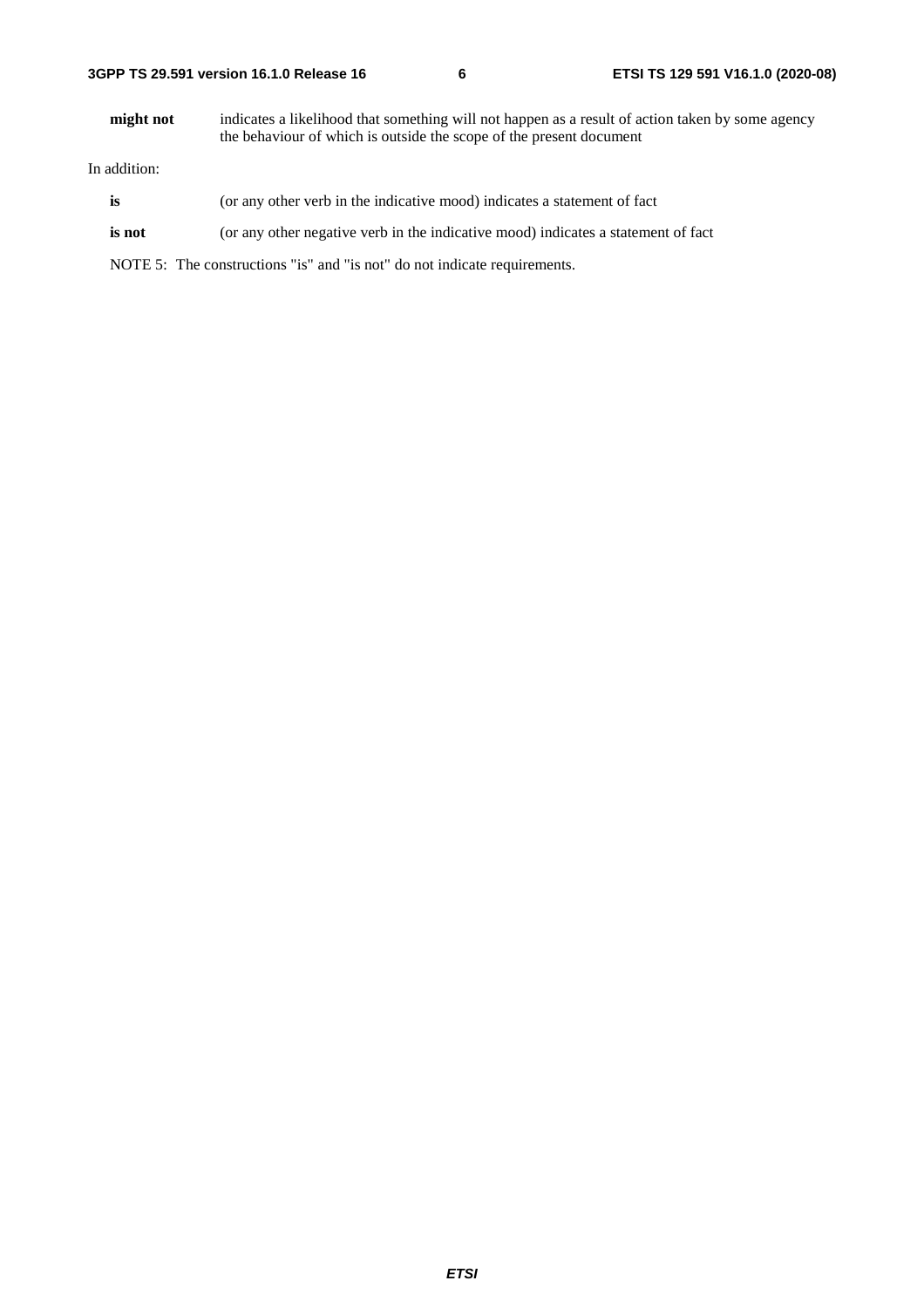# 1 Scope

The present document specifies the stage 3 protocol and data model for the Nnef southbound Service Based Interface. It provides stage 3 protocol definitions and message flows, and specifies the API for each service offered by the Network Exposure Function (NEF).

The 5G System stage 2 architecture and procedures are specified in 3GPP TS 23.501 [2], 3GPP TS 23.502 [3] and 3GPP TS 23.288 [14].

The Technical Realization of the Service Based Architecture and the Principles and Guidelines for Services Definition are specified in 3GPP TS 29.500 [4] and 3GPP TS 29.501 [5].

# 2 References

The following documents contain provisions which, through reference in this text, constitute provisions of the present document.

- References are either specific (identified by date of publication, edition number, version number, etc.) or non-specific.
- For a specific reference, subsequent revisions do not apply.
- For a non-specific reference, the latest version applies. In the case of a reference to a 3GPP document (including a GSM document), a non-specific reference implicitly refers to the latest version of that document *in the same Release as the present document*.
- [1] 3GPP TR 21.905: "Vocabulary for 3GPP Specifications".
- [2] 3GPP TS 23.501: "System Architecture for the 5G System; Stage 2".
- [3] 3GPP TS 23.502: "Procedures for the 5G System; Stage 2".
- [4] 3GPP TS 29.500: "5G System; Technical Realization of Service Based Architecture; Stage 3".
- [5] 3GPP TS 29.501: "5G System; Principles and Guidelines for Services Definition; Stage 3".
- [6] OpenAPI: "OpenAPI 3.0.0 Specification", [https://github.com/OAI/OpenAPI](https://github.com/OAI/OpenAPI-Specification/blob/master/versions/3.0.0.md)-[Specification/blob/master/versions/3.0.0.md](https://github.com/OAI/OpenAPI-Specification/blob/master/versions/3.0.0.md).
- [7] 3GPP TR 21.900: "Technical Specification Group working methods".
- [8] 3GPP TS 33.501: "Security architecture and procedures for 5G system".
- [9] IETF RFC 6749: "The OAuth 2.0 Authorization Framework".
- [10] 3GPP TS 29.510: "5G System; Network Function Repository Services; Stage 3".
- [11] IETF RFC 7540: "Hypertext Transfer Protocol Version 2 (HTTP/2)".
- [12] IETF RFC 8259: "The JavaScript Object Notation (JSON) Data Interchange Format".
- [13] IETF RFC 7807: "Problem Details for HTTP APIs".
- [14] 3GPP TS 23.288: "Architecture enhancements for 5G System (5GS) to support network data analytics services".
- [15] 3GPP TS 29.522: "5G System; Network Exposure Function Northbound APIs; Stage 3".
- [16] 3GPP TS 29.571: "5G System; Common Data Types for Service Based Interfaces; Stage 3".
- [17] 3GPP TS 29.520: "5G System; Network Data Analytics Services; Stage 3".
- [18] 3GPP TS 29.517: "Application Function Event Exposure Service".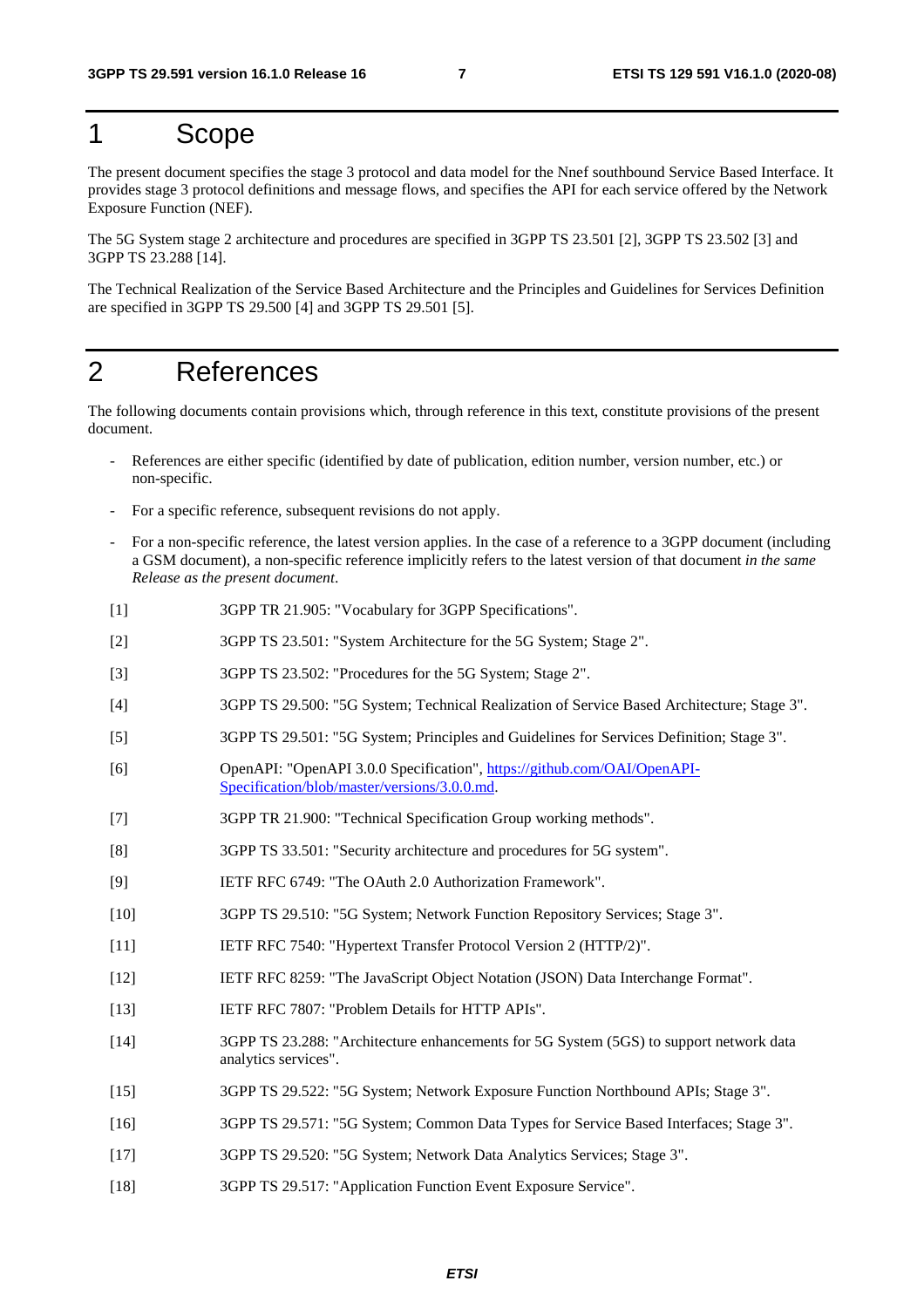| [19]   | 3GPP TS 29.551: "5G System; Packet Flow Description Management Service; Stage 3".                                  |
|--------|--------------------------------------------------------------------------------------------------------------------|
| [20]   | 3GPP TS 29.541: "5G System; Network Exposure Function Services for Non-IP Data Delivery<br>$(NIDD)$ ; Stage $3"$ . |
| [21]   | 3GPP TS 29.554: "5G System; Background Data Transfer Policy Control Service; Stage 3".                             |
| $[22]$ | 3GPP TS 29.523: "5G System; Policy Control Event Exposure Service; Stage 3".                                       |
|        |                                                                                                                    |

# 3 Definitions, symbols and abbreviations

# 3.1 Definitions

For the purposes of the present document, the terms and definitions given in 3GPP TR 21.905 [1] and the following apply. A term defined in the present document takes precedence over the definition of the same term, if any, in 3GPP TR 21.905 [1].

*Definition format (Normal)* 

*<defined term>: <definition>.* 

**example:** text used to clarify abstract rules by applying them literally.

# 3.2 Symbols

For the purposes of the present document, the following symbols apply:

*Symbol format (EW)* 

<symbol> <Explanation>

# 3.3 Abbreviations

For the purposes of the present document, the abbreviations given in 3GPP TR 21.905 [1] and the following apply. An abbreviation defined in the present document takes precedence over the definition of the same abbreviation, if any, in 3GPP TR 21.905 [1].

| API          | <b>Application Programming Interface</b> |
|--------------|------------------------------------------|
| <b>NEF</b>   | <b>Network Exposure Function</b>         |
| NF           | <b>Network Function</b>                  |
| <b>NWDAF</b> | <b>Network Data Analytics Function</b>   |
| <b>SUPI</b>  | <b>Subscription Permanent Identifier</b> |
| <b>URI</b>   | Uniform Resource Identifier              |
|              |                                          |

# 4 Services offered by the NEF

# 4.1 Introduction

The NEF offers to other NFs the following southbound services:

- Nnef\_EventExposure
- Nnef\_PFDManagement
- Nnef\_SMContext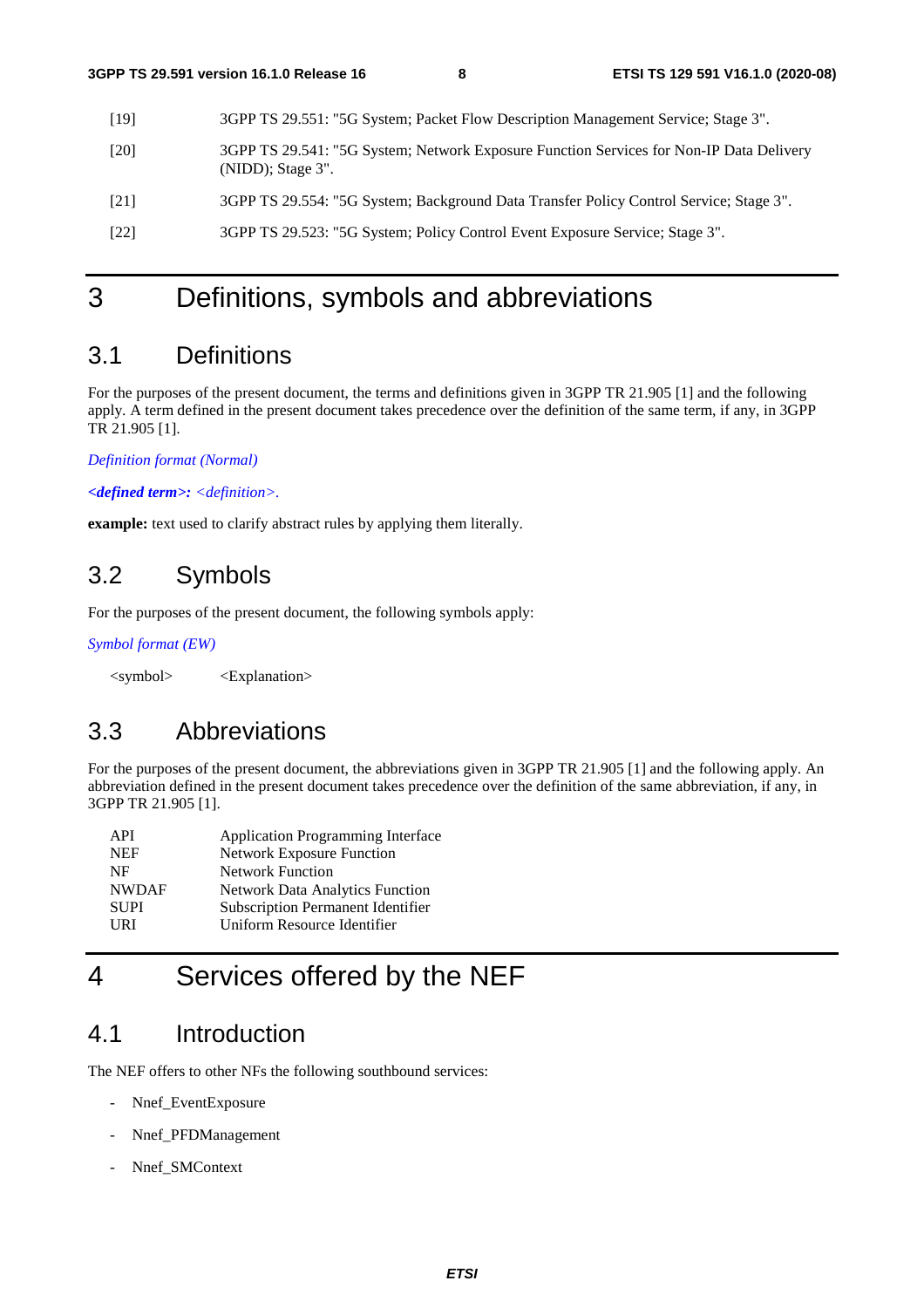- NOTE 1: The northbound services offered by the NEF are defined in 3GPP TS 29.522 [15], e.g. the northbound requirement of Nnef\_EventExposure service.
- NOTE 2: The services offered by the NEF (e.g. Nnef\_EventExposure service) as specified in the present specification are only applicable for Nnef southbound services.
- NOTE 3: The Nnef\_PFDManagement service offered by the NEF southbound is defined in 3GPP TS 29.551 [19].
- NOTE 4: The Nnef\_SMContext service offered by the NEF southbound is defined in 3GPP TS 29.541 [20].

# 4.2 Nnef EventExposure Service

# 4.2.1 Service Description

#### 4.2.1.1 Overview

The Nnef\_EventExposure service, as defined in 3GPP TS 23.502 [3], is provided by the Network Exposure Function (NEF).

This service:

- allows NF service consumers to subscribe, modify and unsubscribe for application events; and
- notifies NF service consumers with a corresponding subscription about observed events on the NEF.

The types of observed events applicable for NEF include:

- Service experience;
- UE mobility;
- UE communication; and
- Exceptions.

The target of the event reporting may include one or more UE(s), a group of UEs or any UE (i.e. all UEs). When the event occurs, to which the NF service consumer has subscribed to, the NEF reports the requested information to the NF service consumer based on the event reporting information definition requested by the NF service consumer.

#### 4.2.1.2 Service Architecture

The 5G System Architecture is defined in 3GPP TS 23.501 [2]. The Network Data Analytics Exposure architecture is defined in 3GPP TS 23.288 [14].

The Nnef\_EventExposure service is part of the Nnef service-based interface exhibited by the Network Exposure Function (NEF).

Known consumers of the Nnef\_EventExposure service are:

- Network Data Analytics Function (NWDAF)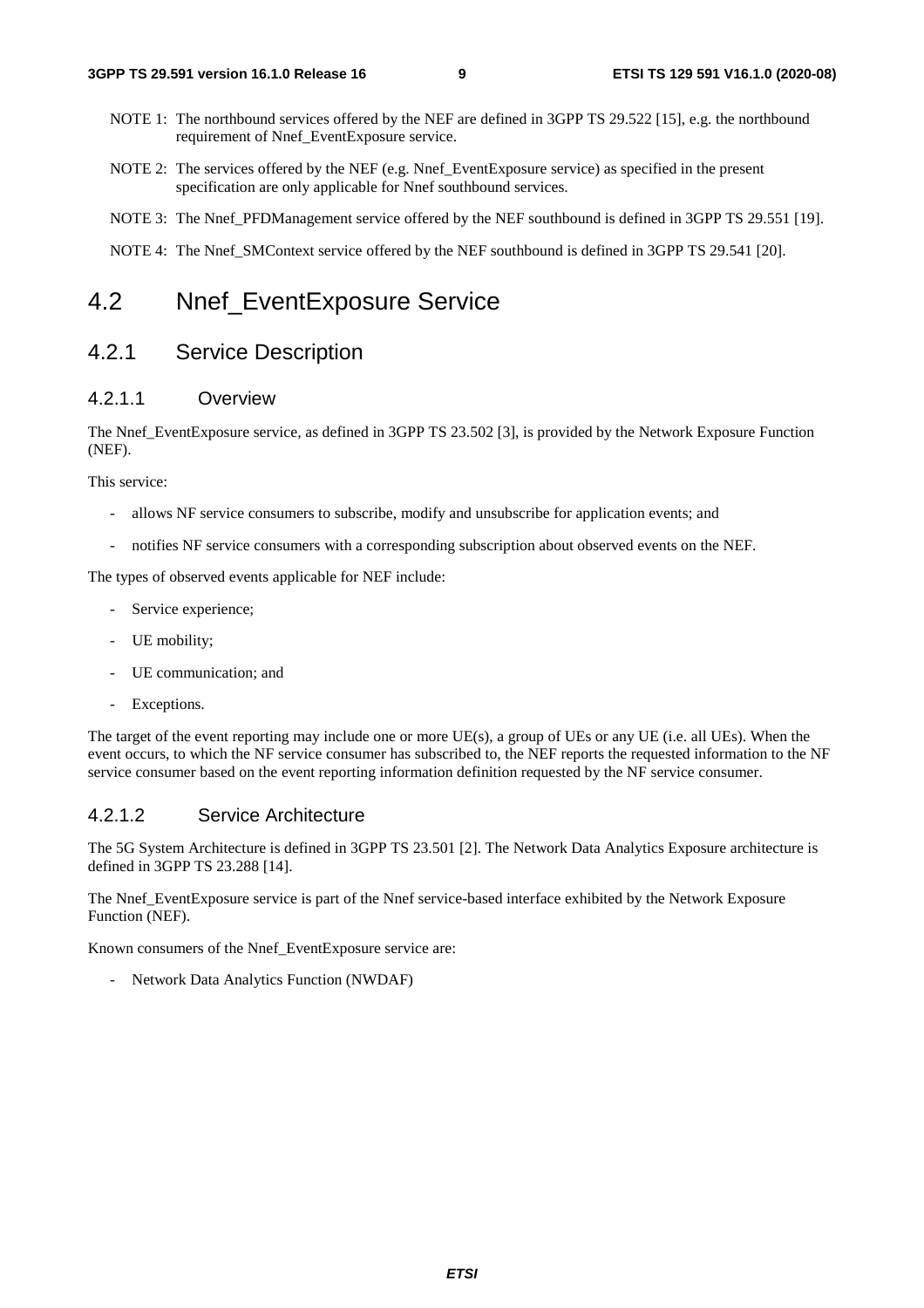

#### **Figure 4.2.1.2-1: Reference Architecture for the Nnef\_EventExposure Service; SBI representation**



#### **Figure 4.2.1.2-2: Reference Architecture for the Nnef\_EventExposure Service: reference point representation**

#### 4.2.1.3 Network Functions

#### 4.2.1.3.1 Network Exposure Function (NEF)

The Network Exposure Function (NEF) is a functional element that provides application or user related information to the NF service consumers as defined in current specification.

The NEF allows the NF consumer(s) to (un)subscribe to notification of monitoring observed event, and sends the notification to the NF consumer(s) when the event is detected.

#### 4.2.1.3.2 NF Service Consumers

The known NF service consumers are as follows:

The Network Data Analytics Function (NWDAF):

- supports (un)subscribing to notification of subscribed event(s) from the NEF;
- supports receiving the notification of subscribed event(s) from the NEF.

# 4.2.2 Service Operations

#### 4.2.2.1 Introduction

Service operations defined for the Nnef\_EventExposure Service are shown in table 4.2.2.1-1.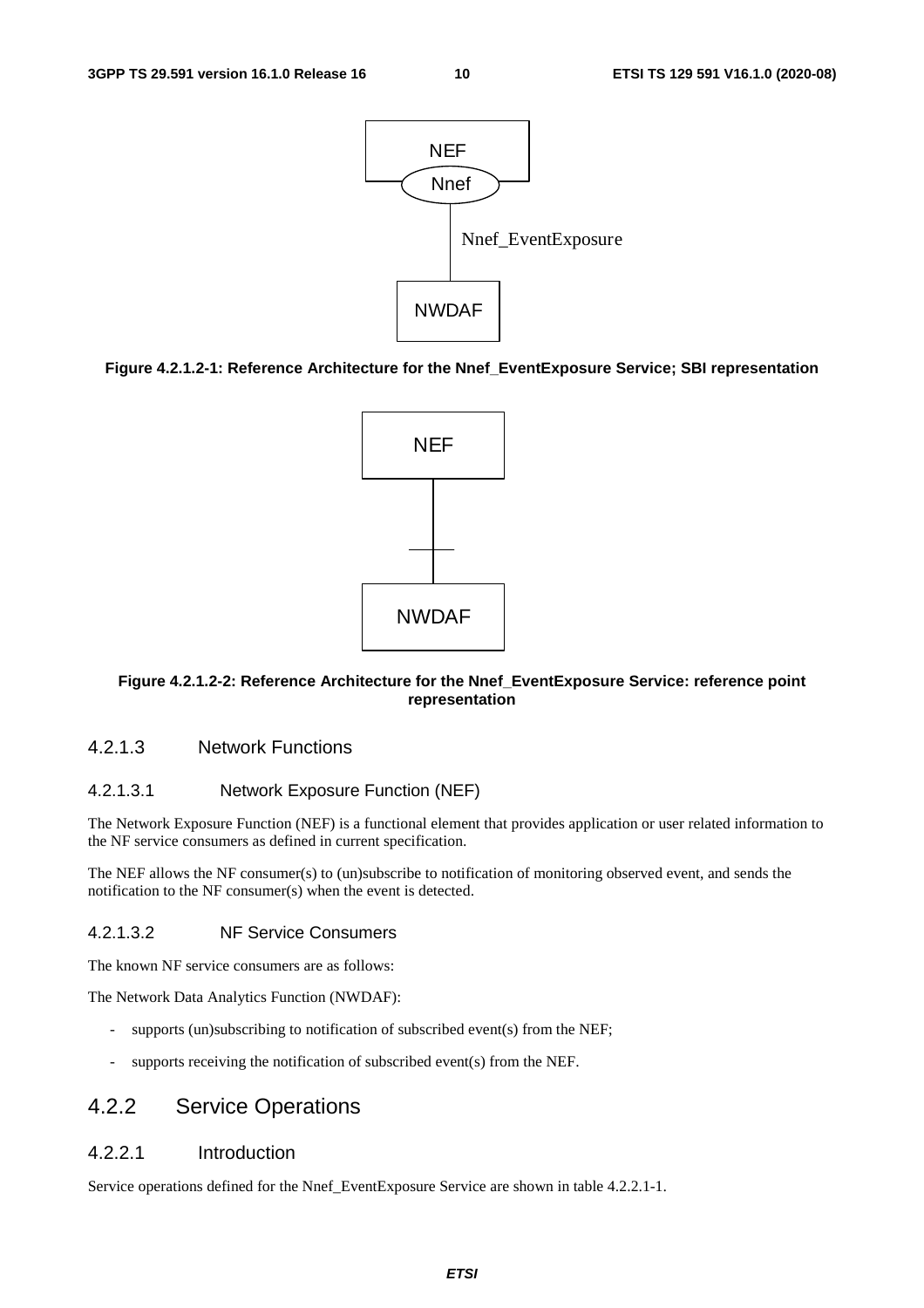| <b>Service Operation Name</b>  | <b>Description</b>                                 | <b>Initiated by</b> |
|--------------------------------|----------------------------------------------------|---------------------|
| Nnef_EventExposure_Subscribe   | This service operation is used by an NF service    | NF service          |
|                                | consumer to subscribe to, or modify a              | consumer            |
|                                | subscription in the NEF for event notifications    |                     |
|                                | on a specified application or user related event.  |                     |
| Nnef_EventExposure_Unsubscribe | This service operation is used by an NF service    | NF service          |
|                                | consumer to unsubscribe from event                 | consumer            |
|                                | notifications.                                     |                     |
| Nnef EventExposure Notify      | This service operation is used by the NEF to       | <b>NEF</b>          |
|                                | report application or user related event(s) to the |                     |
|                                | NF service consumer which has subscribed to        |                     |
|                                | the event report service.                          |                     |

**Table 4.2.2.1-1: Nnef\_EventExposure Service Operations**

# 4.2.2.2 Nnef\_EventExposure\_Subscribe service operation

#### 4.2.2.2.1 General

This service operation is used by an NF service consumer to subscribe for events notifications on specified event(s), or to modify an existing subscription.

The following are the types of events for which a subscription can be made:

- Service experience;
- UE mobility;
- UE communication; and
- Exceptions;

The following procedures using the Nnef\_EventExposure\_Subscribe service operation are supported:

- creating a new subscription;
- modifying an existing subscription.

#### 4.2.2.2.2 Creating a new subscription

Figure 4.2.2.2.2-1 illustrates the creation of a subscription.





To subscribe to event notifications, the NF service consumer shall send an HTTP POST request to the NEF with: "{apiRoot}/nnef-eventexposure/<apiVersion>/subscriptions/" as request URI as shown in step 1 of figure 4.2.2.2.2-1, and the "NefEventExposureSubsc" data structure as request body.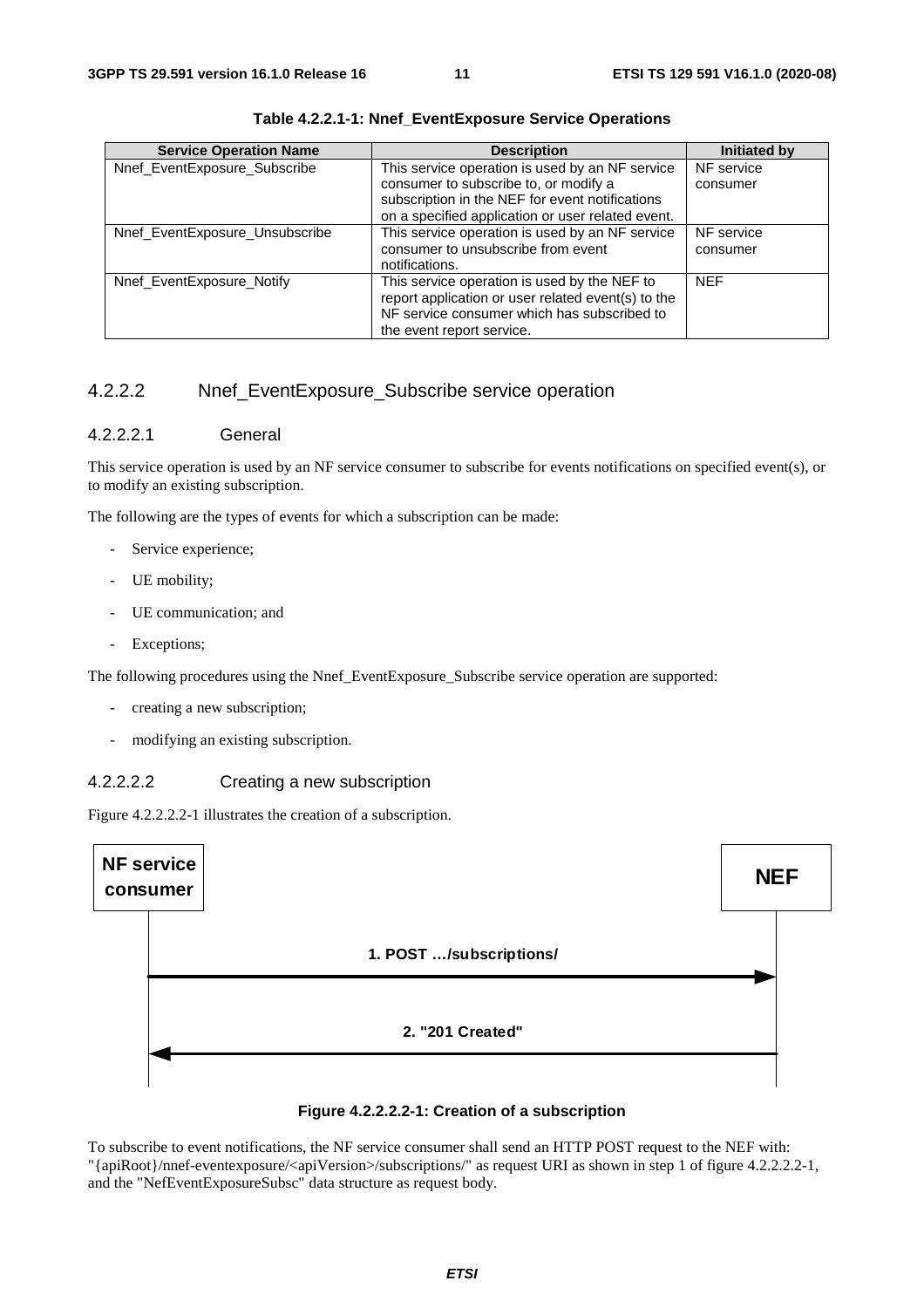The "NefEventExposureSubsc" data structure shall include:

- a URI where to receive the requested notifications as "notifUri" attribute; and
- a Notification Correlation Identifier assigned by the NF service consumer for the requested notifications as "notifId" attribute.
- description of subscribed event information as "eventsSubs" attribute by using one or more "NefEventSubs" data;
- description of the event reporting information as "eventsRepInfo" attribute;

The "NefEventSubs" data shall include:

- a event to subscribe as a "event" attribute; and
- event filter information as "eventFilter" attribute associated with the event.

The "eventsRepInfo" attribute may include:

- event notification method (periodic, one time, on event detection) as "notifMethod" attribute;
- Maximum Number of Reports as "maxReportNbr" attribute;
- Monitoring Duration as "monDur" attribute;
- repetition period for periodic reporting as "repPeriod" attribute:
- immediate reporting indication as "immRep" attribute;
- sampling ratio as "sampRatio" attribute; and/or
- group reporting guard time as "grpRepTime" attribute.

If the NEF cannot successfully fulfil the received HTTP POST request due to the internal error or an error in the HTTP POST request, the NEF shall send the HTTP error response as specified in clause 5.1.7.

#### Upon successful reception of the HTTP POST request with "{apiRoot}/nnef-

eventexposure/<apiVersion>/subscriptions/" as request URI and "NefEventExposureSubsc" data structure as request body, the NEF shall create a new "Individual Event Exposure Subscription" resource, shall store the subscription and shall send a HTTP "201 Created" response as shown in step 2 of figure 4.2.2.2.2-1. The NEF shall include in the "201 Created" response:

- a Location header field; and
- an "NefEventExposureSubsc" data type in the payload body.

The Location header field shall contain the URI of the created individual application session context resource i.e. "{apiRoot}/nnef-eventexposure/<apiVersion>/subscriptions/{subscriptionId}".

The "NefEventExposureSubsc" data type payload body shall contain the representation of the created "Individual Network Exposure Event Subscription".

When the "monDur" attribute is included in the response, it represents NEF selected expiry time that is equal or less than the received expiry time in the request.

When the "immRep" attribute is included and sets to "true" in the subscription and the subscribed events are available, the NEF shall include the reports of the events subscribed, if available, in the HTTP POST response.

When the sampling ratio as the "sampRatio" attribute is included in the subscription, the NEF shall select a random subset of UEs among target UEs according to the sampling ratio and only report the event(s) related to the selected subset UEs.

When the group reporting guard time as the "grpRepTime" attribute is included in the subscription, the NEF shall accumulate all the event reports for the target UEs until the group reporting guard time expires. Then the NEF shall notify the NF service consumer using the Nnef\_EventExposure\_Notify service operation, as described in clause 4.2.2.4.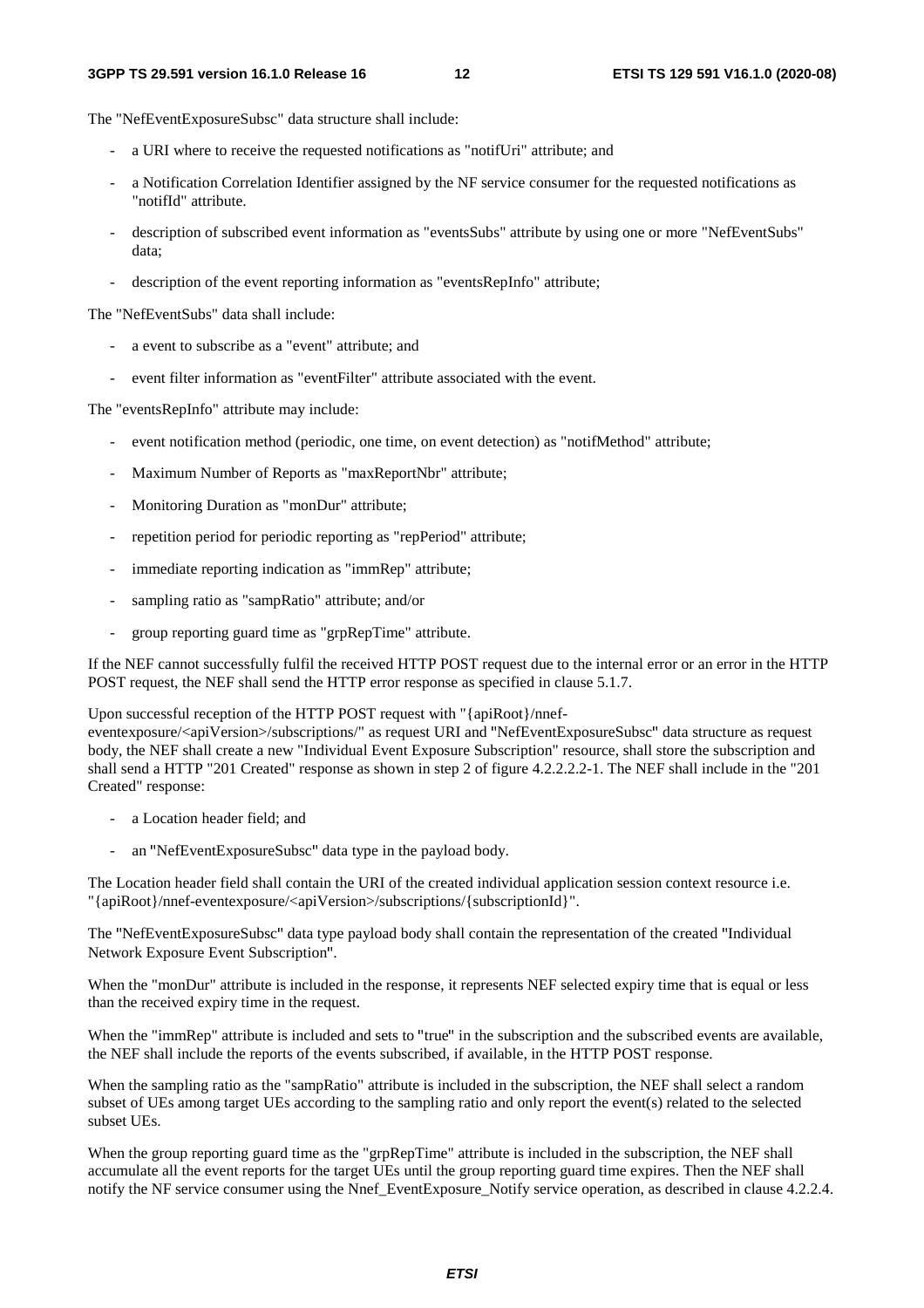#### 4.2.2.2.3 Modifying an existing subscription

Figure 4.2.2.2.3-1 illustrates the modification of an existing subscription.



#### **Figure 4.2.2.2.3-1: Modification of an existing subscription**

To modify an existing subscription to event notifications, the NF service consumer shall send an HTTP PUT request with: "{apiRoot}/nnef-eventexposure/<apiVersion>/subscriptions/{subscriptionId}" as request URI, as shown in step 1 of figure 4.2.2.2.3-1, where "{subscriptionId}" is the subscription correlation ID of the existing subscription. The "NefEventExposureSubsc" data structure is included as request body as described in clause 4.2.2.2.2.

- NOTE 1: An alternate NF service consumer than the one that requested the generation of the subscription resource can send the PUT.
- NOTE 2: The "notifUri" attribute within the NefEventExposureSubsc data structure can be modified to request that subsequent notifications are sent to a new NF service consumer.
- NOTE 3: The "monDur" attribute within the NefEventExposureSubsc data structure can be modified to extend the expiry time to keep receiving notifications.

If the NEF cannot successfully fulfil the received HTTP PUT request due to the internal error or an error in the HTTP PUT request, the NEF shall send the HTTP error response as specified in clause 5.1.7.

Upon successful reception of an HTTP PUT request with: "{apiRoot}/nnef-

eventexposure/<apiVersion>/subscriptions/{subscriptionId}" as request URI and "NefEventExposureSubsc" data structure as request body, the NEF shall store the subscription and shall send a HTTP "200 OK" response as shown in step 2 of figure 4.2.2.2.3-1, with the "NefEventExposureSubsc" data structure as response body.

The "NefEventExposureSubsc" data structure payload body shall contain the representation of the modified "Individual Network Exposure Event Subscription".

When the "monDur" attribute is included in the response, it represents NEF selected expiry time that is equal or less than the received expiry time in the request.

When the "immRep" attribute is included and sets to "true" in the subscription and the subscribed events are available, the NEF shall include the reports of the events subscribed, if available, in the HTTP PUT response.

When the sampling ratio as the "sampRatio" attribute is included in the subscription, the NEF shall select a random subset of UEs among target UEs according to the sampling ratio and only report the event(s) related to the selected subset UEs.

When the group reporting guard time as the "grpRepTime" attribute is included in the subscription, the NEF shall accumulate all the event reports for the target UEs until the group reporting guard time expires. Then the NEF shall notify the NF service consumer using the Nnef\_EventExposure\_Notify service operation, as described in clause 4.2.2.4.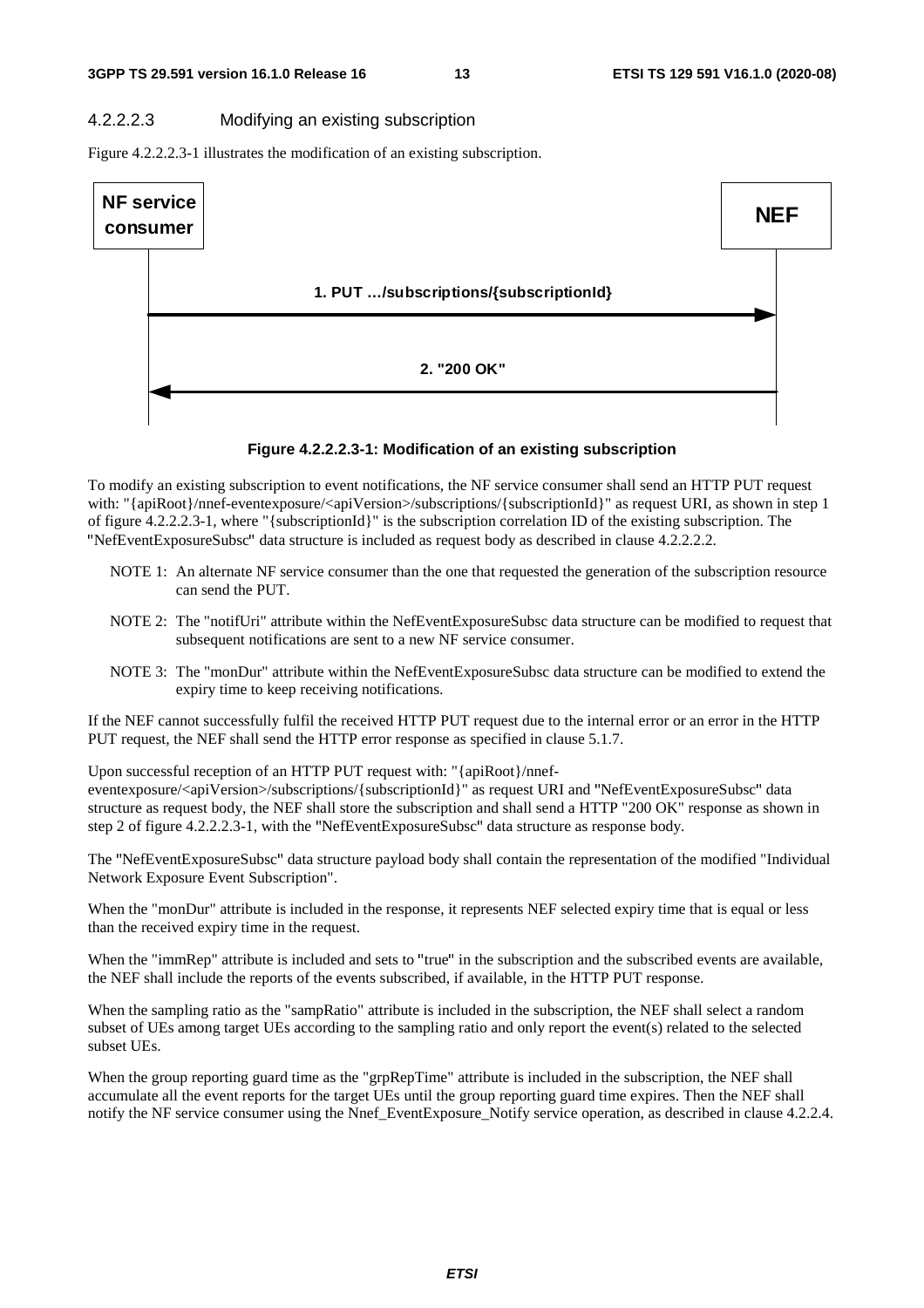# 4.2.2.3 Nnef\_EventExposure\_Unsubscribe service operation

#### 4.2.2.3.1 General

This service operation is used by an NF service consumer to unsubscribe from event notifications.

The following procedure using the Nnef\_EventExposure\_Unsubscribe service operation is supported:

- unsubscription from event notifications.

#### 4.2.2.3.2 Unsubscription from event notifications

Figure 4.2.2.3.2-1 illustrates the unsubscription from event notifications.





To unsubscribe from event notifications, the NF service consumer shall send an HTTP DELETE request with "{apiRoot}/nnef-eventexposure/<apiVersion>/subscriptions/{subscriptionId}" as request URI, as shown in step 1 of figure 4.2.2.3.2-1, where "{subscriptionId}" is the subscription correlation identifier of the existing resource subscription that is to be deleted.

If the NEF cannot successfully fulfil the received HTTP DELETE request due to the internal error or the error in the HTTP DELETE request, the NEF shall send the HTTP error response as specified in clause 6.1.7.

Upon successful reception of the HTTP DELETE request with: "{apiRoot}/nnefeventexposure/<apiVersion>/subscriptions/{subscriptionId}" as request URI, the NEF shall remove the corresponding subscription and shall send an HTTP "204 No Content" response as shown in step 2 of figure 4.2.2.3.2-1.

### 4.2.2.4 Nnef EventExposure Notify service operation

#### 4.2.2.4.1 General

The Nnef\_EventExposure\_Notify service operation enables the NEF to notify to the NF service consumer(s) that the previously subscribed application related event occurred.

The following procedure using the Nnef\_EventExposure\_Notify service operation is supported:

notification about subscribed events.

### 4.2.2.4.2 Notification about subscribed events

Figure 4.2.2.4.2-1 illustrates the notification about subscribed events.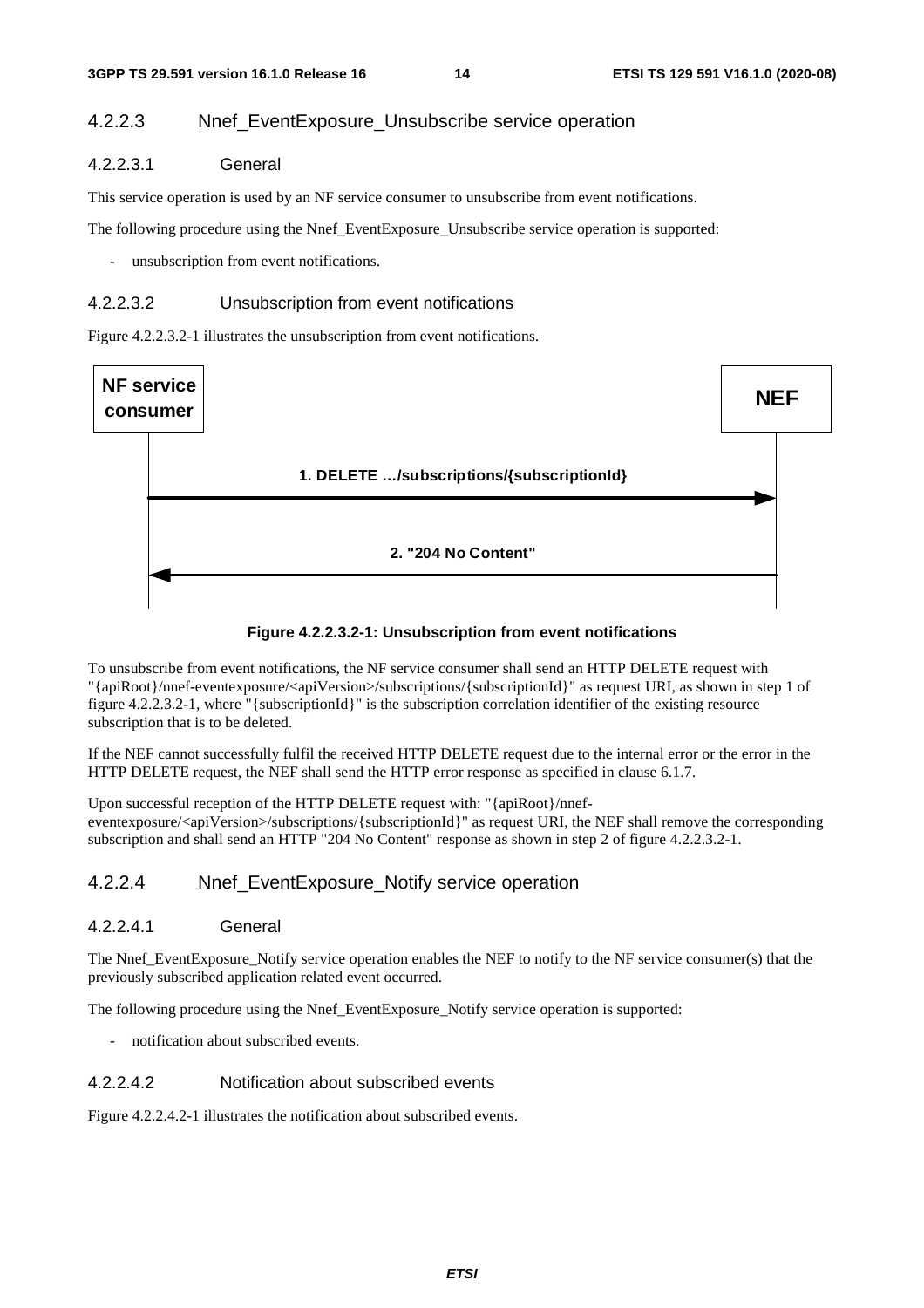

#### **Figure 4.2.2.4.2-1: Notification about subscribed events**

If the NEF observes application related event(s) for which an NF service consumer has subscribed to, the NEF shall send an HTTP POST request as shown in step 1 of figure 4.2.2.4.2-1, with the "{notifUri}" as request URI with the value previously provided by the NF service consumer within the corresponding subscription, and the "NefEventExposureNotif" data structure.

The "NefEventExposureNotif" data structure shall include:

- notification correlation ID provided by the NF service consumer during the subscription as "notifId" attribute; and
- information about the observed event(s) within the "eventNotifs" attribute that shall contain for each observed event an "NefEventNotification" data structure that shall include:
	- the application related event as "event" attribute;
	- the time at which the event was observed encoded as "timeStamp" attribute;
	- if the "event" attribute is "SVC\_EXPERIENCE", service experience information about the application involved in the reported event in the "svcExprcInfos" attribute;
	- if the "event" attribute is "UE\_MOBILITY", UE mobility information assoicated with the application as "ueMobilityInfos" attribute;
	- if the "event" attribute is "UE\_COMM", UE communication information assoicated with the application as "ueCommInfos" attribute; and
	- if the "event" attribute is "EXCEPTIONS", exceptions information associated with a service flow as "excepInfos" attribute.

If the NF service consumer cannot successfully fulfil the received HTTP POST request due to the internal error or an error in the HTTP POST request, the NF service consumer shall send the HTTP error response as specified in clause 5.1.7.

Upon successful reception of the HTTP POST request with "{notifUri}" as request URI and a "NefEventExposureNotif" data structure as request body, the NF service consumer shall send a "204 No Content" HTTP response, as shown in step 2 of figure 4.2.2.4.2-1, for a successful processing.

# 5 API Definitions

# 5.1 Nnef\_EventExposure Service API

# 5.1.1 Introduction

The Nnef\_EventExposure service shall use the Nnef\_EventExposure API.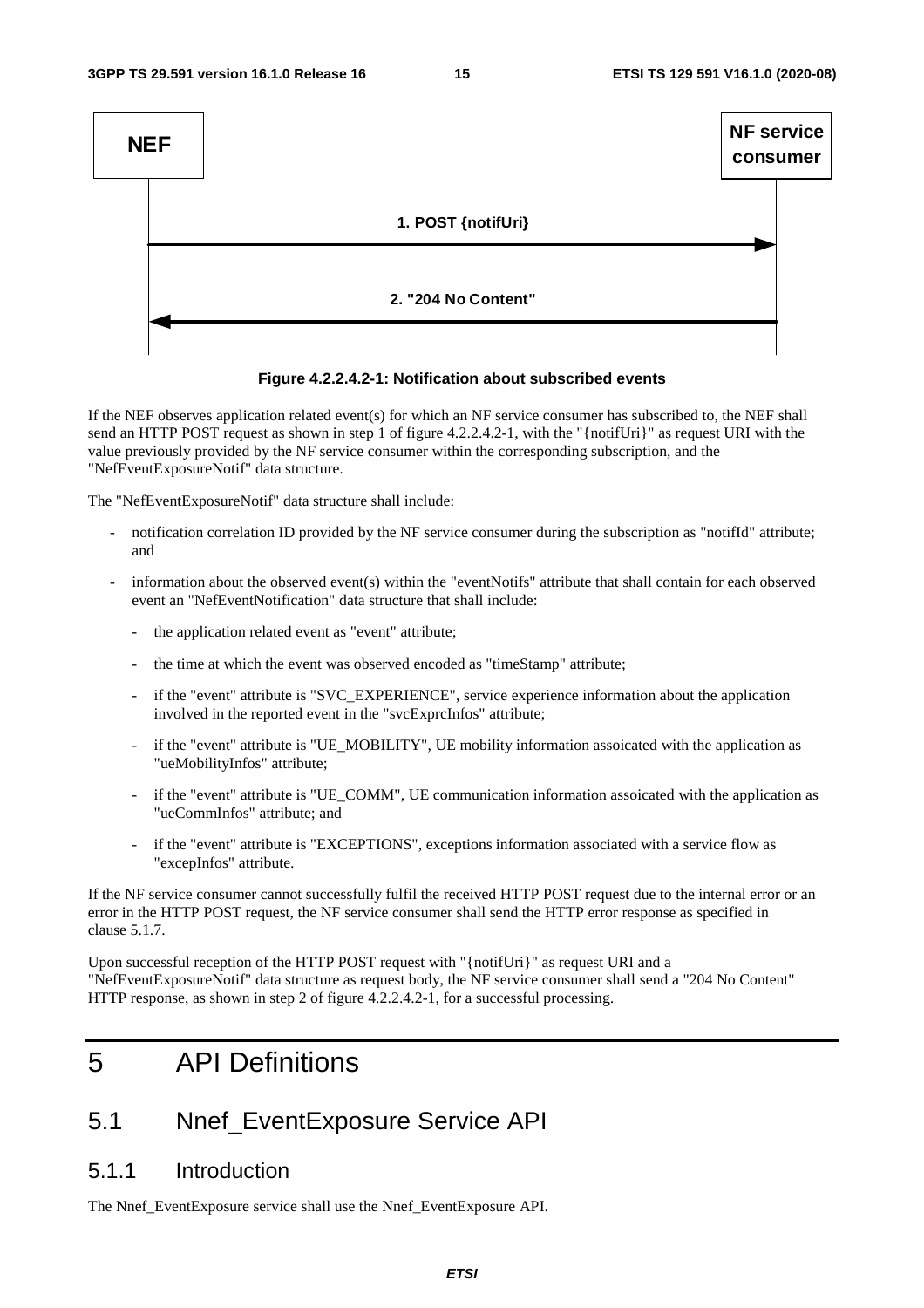The API URI of the Nnef\_EventExposure API shall be:

#### **{apiRoot}/<apiName>/<apiVersion>/**

The request URIs used in HTTP requests from the NF service consumer towards the NF service producer shall have the Resource URI structure defined in clause 4.4.1 of 3GPP TS 29.501 [5], i.e.:

#### **{apiRoot}/<apiName>/<apiVersion>/<apiSpecificResourceUriPart>**

with the following components:

- The {apiRoot} shall be set as described in 3GPP TS 29.501 [5].
- The <apiName> shall be "nnef-eventexposure".
- The  $\langle$ apiVersion $>$ shall be "v1".
- The <apiSpecificResourceUriPart> shall be set as described in clause 5.1.3.

# 5.1.2 Usage of HTTP

#### 5.1.2.1 General

HTTP/2, IETF RFC 7540 [11], shall be used as specified in clause 5 of 3GPP TS 29.500 [4].

HTTP/2 shall be transported as specified in clause 5.3 of 3GPP TS 29.500 [4].

The OpenAPI [6] specification of HTTP messages and content bodies for the Nnef\_EventExposure API is contained in Annex A.

### 5.1.2.2 HTTP standard headers

5.1.2.2.1 General

See clause 5.2.2 of 3GPP TS 29.500 [4] for the usage of HTTP standard headers.

#### 5.1.2.2.2 Content type

JSON, IETF RFC 8259 [12], shall be used as content type of the HTTP bodies specified in the present specification as specified in clause 5.4 of 3GPP TS 29.500 [4]. The use of the JSON format shall be signalled by the content type "application/json".

"Problem Details" JSON object shall be used to indicate additional details of the error in a HTTP response body and shall be signalled by the content type "application/problem+json", as defined in IETF RFC 7807 [13].

#### 5.1.2.3 HTTP custom headers

The mandatory HTTP custom header fields specified in clause 5.2.3.2 of 3GPP TS 29.500 [4] shall be applicable.

In this Release of the specification, no specific custom headers are defined for the Nnef\_EventExposure API.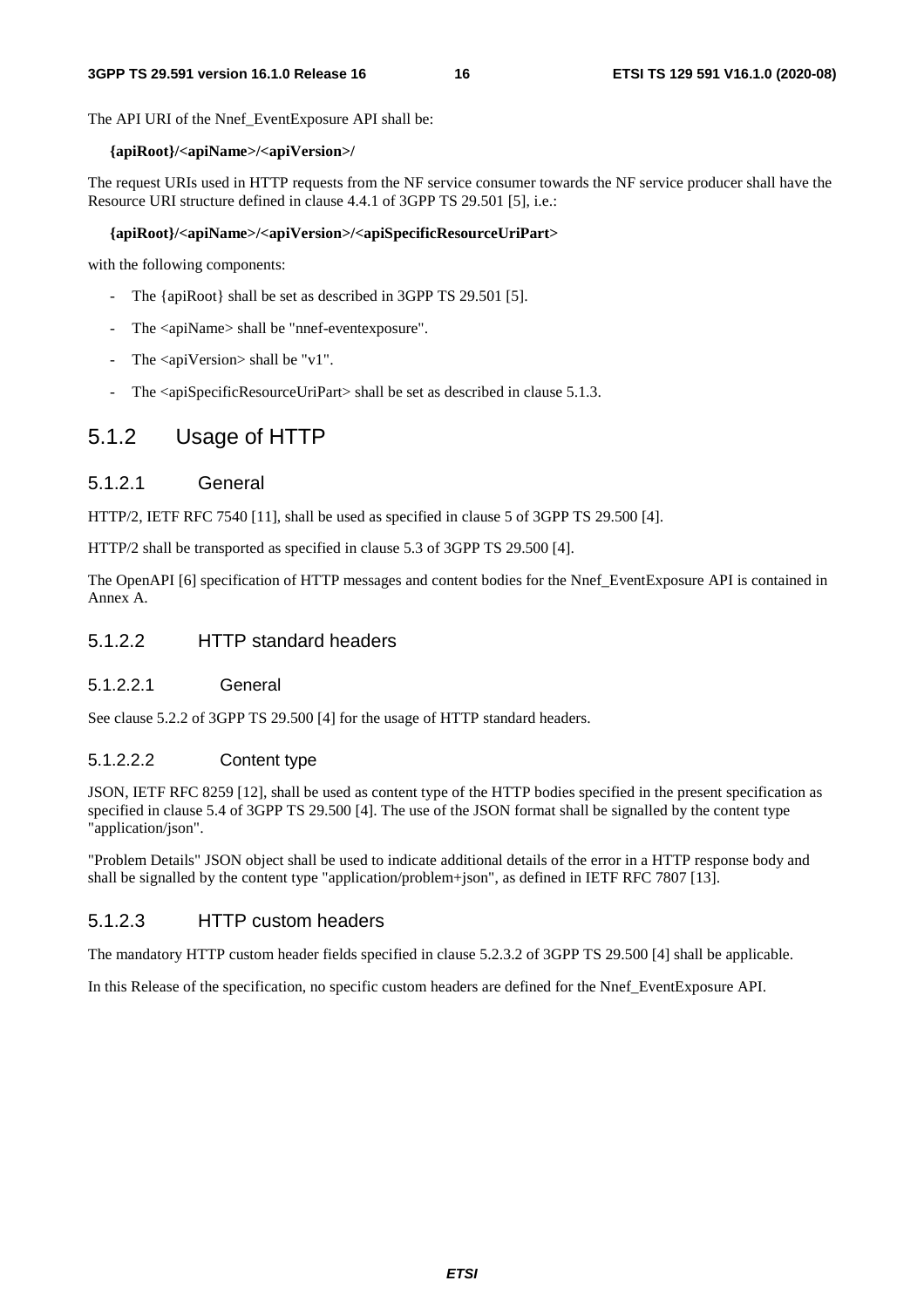# 5.1.3 Resources

5.1.3.1 Overview

{apiRoot}/nnef-eventexposure/<apiVersion>



#### **Figure 5.1.3.1-1: Resource URI structure of the Nnef\_EventExposure API**

Table 5.1.3.1-1 provides an overview of the resources and applicable HTTP methods.

| Table 5.1.3.1-1: Resources and methods overview |  |
|-------------------------------------------------|--|
|-------------------------------------------------|--|

| Resource name                                            | <b>Resource URI</b>                                                                            | <b>HTTP</b><br>method<br>or<br>custom<br>operation | <b>Description</b>                                                                                                                                                   |
|----------------------------------------------------------|------------------------------------------------------------------------------------------------|----------------------------------------------------|----------------------------------------------------------------------------------------------------------------------------------------------------------------------|
| Network Exposure Event<br><b>Subscriptions</b>           | {apiRoot}/nnef-eventexposure/<br><apiversion>/subscriptions</apiversion>                       | <b>POST</b>                                        | Subscription to the notification of<br>application or user related event and<br>creation of an Individual Network<br><b>Exposure Event Subscription</b><br>resource. |
| Individual Network Exposure<br><b>Event Subscription</b> | {apiRoot}/nnef-eventexposure/<br><apiversion>/subscriptions/<br/>{subscriptionId}</apiversion> | <b>GET</b><br><b>PUT</b>                           | Reads an Individual Network<br><b>Exposure Event Subscription</b><br>resource.                                                                                       |
|                                                          |                                                                                                |                                                    | Modifies an Individual Network<br><b>Exposure Event Subscription.</b>                                                                                                |
|                                                          |                                                                                                | <b>DELETE</b>                                      | Cancels an individual subscription to<br>notifications of subscribed event.                                                                                          |

# 5.1.3.2 Resource: Network Exposure Event Subscriptions

#### 5.1.3.2.1 Description

The resource represents all subscriptions of the Nnef\_EventExposure service. It allows the NF service consumers to create an new subscription to the notification of application or user related event.

### 5.1.3.2.2 Resource Definition

#### Resource URI: **{apiRoot}/nnef-eventexposure/<apiVersion>/subscriptions**

This resource shall support the resource URI variables defined in table 5.1.3.2.2-1.

### **Table 5.1.3.2.2-1: Resource URI variables for this resource**

| <b>Name</b> | Data type | <b>Definition</b>       |
|-------------|-----------|-------------------------|
| apiRoot     | string    | · clause 5.1. .<br>See: |
| apiVersion  | string    | See<br>∈clause 5.1.1    |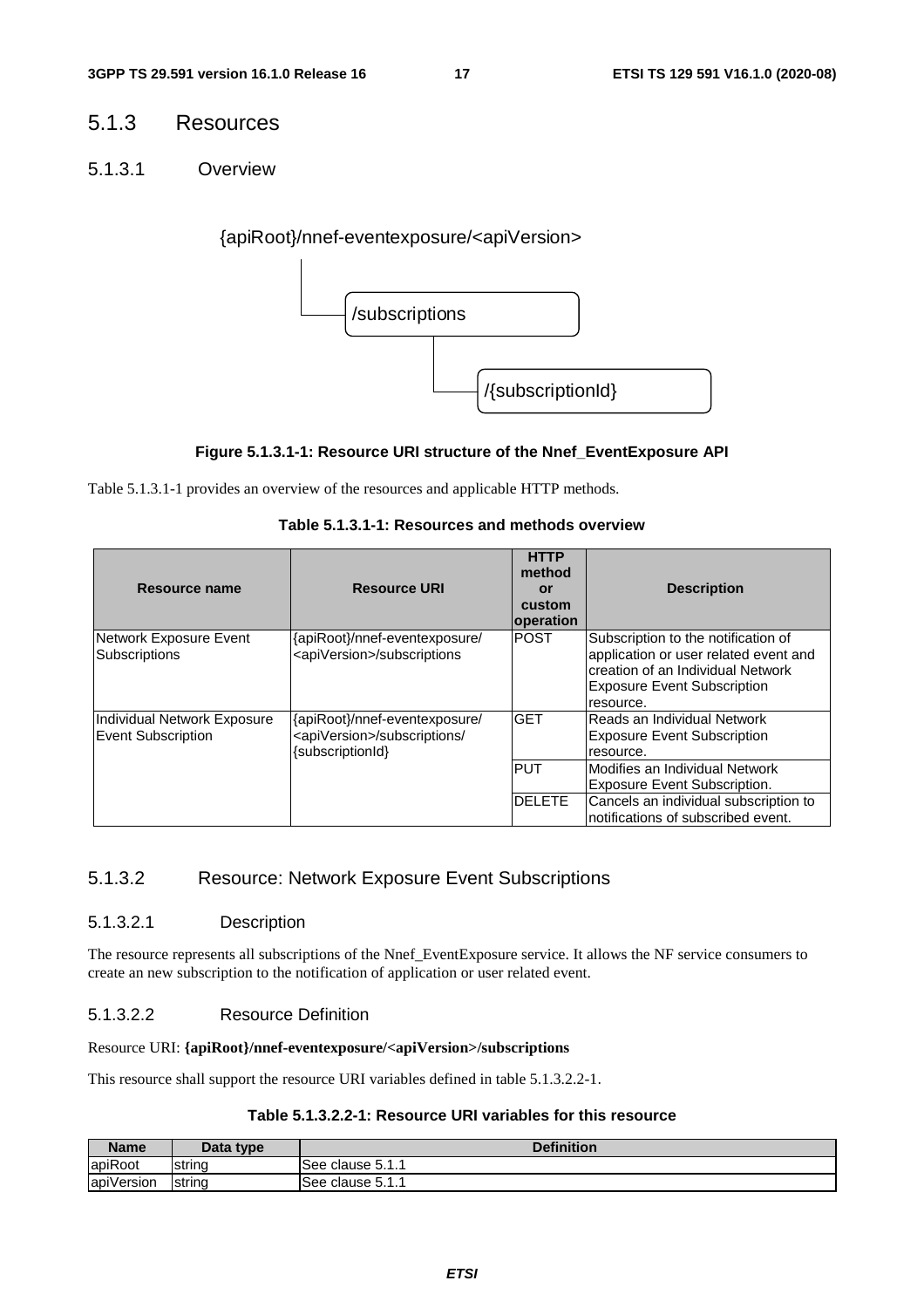# 5.1.3.2.3 Resource Standard Methods

#### 5.1.3.2.3.1 POST

This method shall support the URI query parameters specified in table 5.1.3.2.3.1-1.

#### **Table 5.1.3.2.3.1-1: URI query parameters supported by the <method 1> method on this resource**

| <b>Name</b> | Data tvpe | Cardinality | <b>Cription</b> |  |
|-------------|-----------|-------------|-----------------|--|
| n/a         |           |             |                 |  |

This method shall support the request data structures specified in table 5.1.3.2.3.1-2 and the response data structures and response codes specified in table 5.1.3.2.3.1-3.

#### **Table 5.1.3.2.3.1-2: Data structures supported by the POST Request Body on this resource**

| Data type       |   | Cardinalitv | <b>Description</b>                                                             |
|-----------------|---|-------------|--------------------------------------------------------------------------------|
| NefEventExposur | M |             | Contains the information required for the creation of a new Individual Network |
| leSubsc         |   |             | Exposure Event Subscription resource.                                          |

#### **Table 5.1.3.2.3.1-3: Data structures supported by the POST Response Body on this resource**

| Data type                                                                                                                         | ▬ | Cardinality | <b>Response</b><br>codes | <b>Description</b>                                                                             |  |
|-----------------------------------------------------------------------------------------------------------------------------------|---|-------------|--------------------------|------------------------------------------------------------------------------------------------|--|
| NefEventExposur<br><b>eSubsc</b>                                                                                                  | м |             | 201<br>Created           | Contains the representation of the Individual Network Exposure<br>Event Subscription resource. |  |
| NOTE:<br>The manadatory HTTP error status code for the POST method listed in Table 5.2.7.1-1 of<br>3GPP TS 29.500 [4] also apply. |   |             |                          |                                                                                                |  |

### **Table 5.1.3.2.3.1-4: Headers supported by the 201 Response Code on this resource**

| <b>Name</b> | Data type |   | <b>Cardinality</b> | <b>Description</b>                                                                                                                                                         |
|-------------|-----------|---|--------------------|----------------------------------------------------------------------------------------------------------------------------------------------------------------------------|
| Location    | string    | M |                    | Contains the URI of the newly created resource, according to<br>the structure: {apiRoot}/nnef-<br> eventexposure/ <apiversion>/subscriptions/{subscriptionId}</apiversion> |

# 5.1.3.3 Resource: Individual Network Exposure Event Subscription

### 5.1.3.3.1 Description

The resource represents a subscription of the Nnef\_EventExposure service. It allows the NF service consumers to read/modify/cancel a subscription to the notification of application or user related event.

### 5.1.3.3.2 Resource Definition

#### Resource URI: **{apiRoot}/nnef-eventexposure/<apiVersion>/subscriptions/{subscriptionId}**

This resource shall support the resource URI variables defined in table 5.1.3.3.2-1.

# **Table 5.1.3.3.2-1: Resource URI variables for this resource**

| <b>Name</b>           | Data type      | <b>Definition</b>                                             |
|-----------------------|----------------|---------------------------------------------------------------|
| <b>apiRoot</b>        | Istrina        | See clause 5.1.1                                              |
| apiVersion            | <b>Istring</b> | ISee clause 5.1.1                                             |
| subscriptionId string |                | Ildentifies a subscription to the NEF event exposure service. |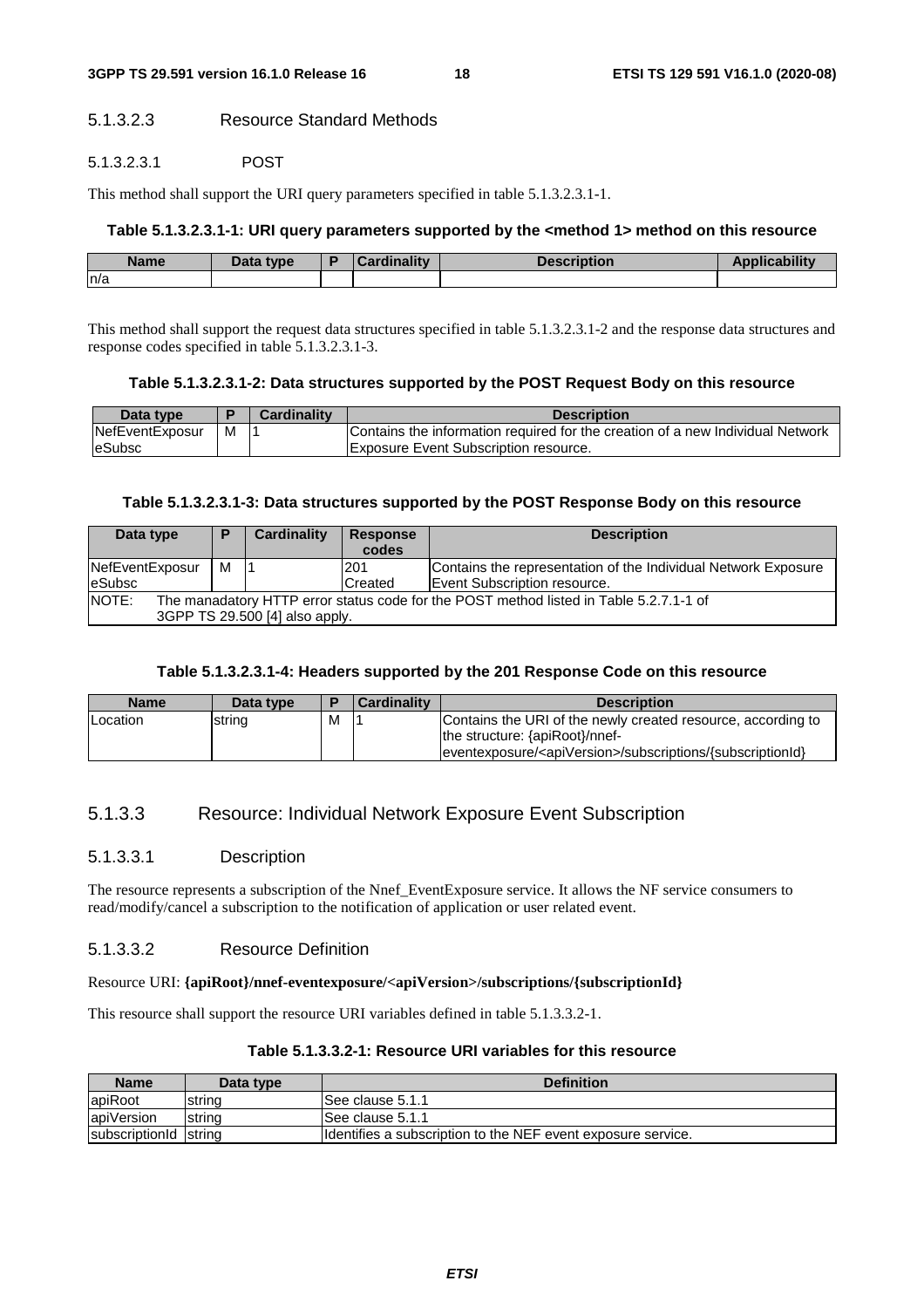### 5.1.3.3.3 Resource Standard Methods

#### 5.1.3.3.3.1 GET

This method shall support the URI query parameters specified in table 5.1.3.3.3.1-1.

### **Table 5.1.3.3.3.1-1: URI query parameters supported by the GET method on this resource**

| Name      | $\mathbf{a}$<br>type                           | n | linality |                                                                       |
|-----------|------------------------------------------------|---|----------|-----------------------------------------------------------------------|
| supp-feat | $\overline{\phantom{0}}$<br>ISupportedFeatures | ີ | ◡…       | <b>NF</b><br>The<br>by the<br>service consumer.<br>teatures supported |

This method shall support the request data structures specified in table 5.1.3.3.3.1-2 and the response data structures and response codes specified in table 5.1.3.3.3.1-3.

#### **Table 5.1.3.3.3.1-2: Data structures supported by the GET Request Body on this resource**

| Data type | Cardinality<br>паш | <b>Description</b> |
|-----------|--------------------|--------------------|
| n/a       |                    |                    |
|           |                    |                    |

### **Table 5.1.3.3.3.1-3: Data structures supported by the GET Response Body on this resource**

| Data type                                                                                                         |   | Cardinality | Response codes | <b>Description</b>                                    |
|-------------------------------------------------------------------------------------------------------------------|---|-------------|----------------|-------------------------------------------------------|
| NefEventExposureS                                                                                                 | м |             | 200 OK         | Contains the representation of the Individual Network |
| ubsc                                                                                                              |   |             |                | <b>Exposure Event Subscription resource.</b>          |
| NOTE:<br>The mandatory HTTP error status codes for the GET method listed in table 5.2.7.1-1 of 3GPP TS 29.500 [5] |   |             |                |                                                       |
| also apply.                                                                                                       |   |             |                |                                                       |

#### 5.1.3.3.3.2 PUT

This method shall support the URI query parameters specified in table 5.1.3.3.3.2-1.

#### **Table 5.1.3.3.3.2-1: URI query parameters supported by the PUT method on this resource**

| <b>Name</b> | Data type<br>Putu | inaliw<br><b>Por</b> | <b>Description</b> |
|-------------|-------------------|----------------------|--------------------|
| n/a         |                   |                      |                    |

This method shall support the request data structures specified in table 5.1.3.3.3.2-2 and the response data structures and response codes specified in table 5.1.3.3.3.2-3.

#### **Table 5.1.3.3.3.2-2: Data structures supported by the PUT Request Body on this resource**

| Data type             |     | <b>Cardinality</b> | <b>Description</b>                                                   |
|-----------------------|-----|--------------------|----------------------------------------------------------------------|
| NefEventExposureSubsc | IM. |                    | Modifies the existing Individual Network Exposure Event Subscription |
|                       |     |                    | resource.                                                            |

#### **Table 5.1.3.3.3.2-3: Data structures supported by the PUT Response Body on this resource**

| Data type               | <b>Cardinality</b> | Response codes | <b>Description</b>                                                                                                                    |
|-------------------------|--------------------|----------------|---------------------------------------------------------------------------------------------------------------------------------------|
| NefEventExposureSubsc M |                    | 200 OK         | Successful case.<br>The Individual Network Exposure Event Subscription<br>resource was modified and a representation is<br>Ireturned. |
| INOTE:<br>also apply.   |                    |                | The mandatory HTTP error status codes for the PUT method listed in table 5.2.7.1-1 of 3GPP TS 29.500 [5]                              |

#### 5.1.3.3.3.3 DELETE

This method shall support the URI query parameters specified in table 5.1.3.3.3.3-1.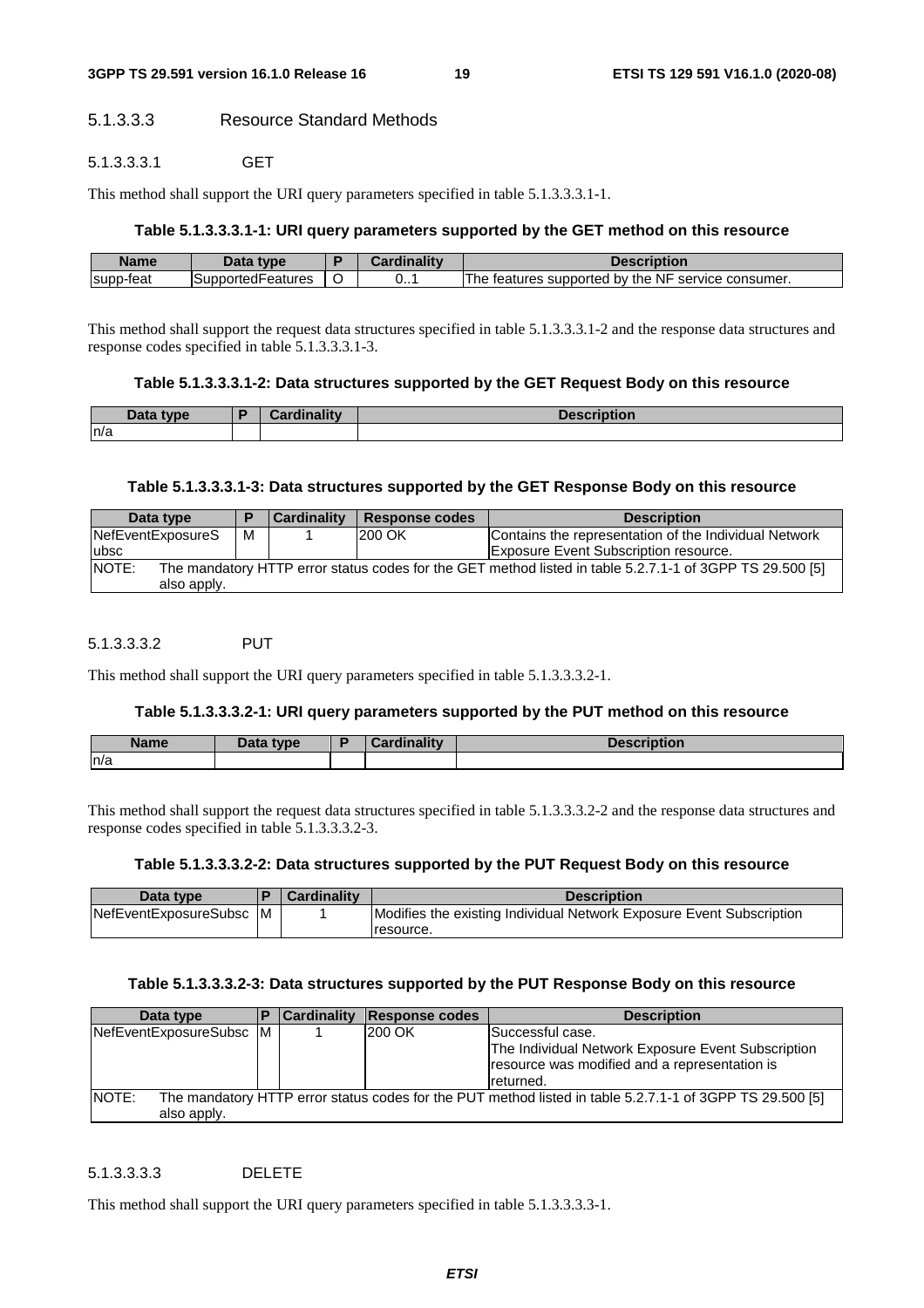#### **Table 5.1.3.3.3.3-1: URI query parameters supported by the DELETE method on this resource**

| <b>Name</b> | Data type | Cardinality<br><b>Cordu</b> | <b>Description</b> |
|-------------|-----------|-----------------------------|--------------------|
| ln/a        |           |                             |                    |

This method shall support the request data structures specified in table 5.1.3.3.3.3-2 and the response data structures and response codes specified in table 5.1.3.3.3.3-3.

#### **Table 5.1.3.3.3.3-2: Data structures supported by the DELETE Request Body on this resource**

| Data type | Cordinality | .<br><b>Description</b> |
|-----------|-------------|-------------------------|
| n/a       |             |                         |

#### **Table 5.1.3.3.3.3-3: Data structures supported by the DELETE Response Body on this resource**

| Data type    |                                                                                         | в | <b>Cardinality</b>             | Response codes | <b>Description</b>                               |  |
|--------------|-----------------------------------------------------------------------------------------|---|--------------------------------|----------------|--------------------------------------------------|--|
| In/a         |                                                                                         |   |                                | 204 No Content | Successful case. The Individual Network Exposure |  |
|              |                                                                                         |   |                                |                | Event Subscription resource matching the         |  |
|              |                                                                                         |   |                                |                | subscriptionId was deleted.                      |  |
| <b>NOTE:</b> | The mandatory HTTP error status code for the DELETE method listed in table 5.2.7.1-1 of |   |                                |                |                                                  |  |
|              |                                                                                         |   | 3GPP TS 29.500 [5] also apply. |                |                                                  |  |

# 5.1.4 Custom Operations without associated resources

None.

# 5.1.5 Notifications

#### 5.1.5.1 General

Notifications shall comply to clause 6.2 of 3GPP TS 29.500 [4] and clause 4.6.2.3 of 3GPP TS 29.501 [5].

#### **Table 5.1.5.1-1: Notifications overview**

| <b>Notification</b>       | <b>Custom operation URI</b> | <b>Mapped HTTP method</b> | <b>Description</b>                          |
|---------------------------|-----------------------------|---------------------------|---------------------------------------------|
| Network Exposure          | {notifUri}                  | IPOST                     | <b>IProvides Information about observed</b> |
| <b>Event Notification</b> |                             |                           | levents.                                    |

#### 5.1.5.2 Network Exposure Event Notification

#### 5.1.5.2.1 Description

The Network Exposure Event Notification is used by the NEF to report one or several observed Events to a NF service consumer that has subscribed to such Notifications.

#### 5.1.5.2.2 Target URI

The Notification URI **"{notifUri}"** shall be used with the resource URI variables defined in table 5.1.5.2.2-1.

#### **Table 5.1.5.2.2-1: Resource URI variables for this resource**

| <b>Name</b> | Data type | <b>Definition</b>                                                                   |
|-------------|-----------|-------------------------------------------------------------------------------------|
| InotifUri   | Uri       | The Notification Uri as assigned by the NF service consumer during the subscription |
|             |           | service operation and described within the NefEventExposureSubsc data type (see     |
|             |           | $[table 5.1.6.2.2-1].$                                                              |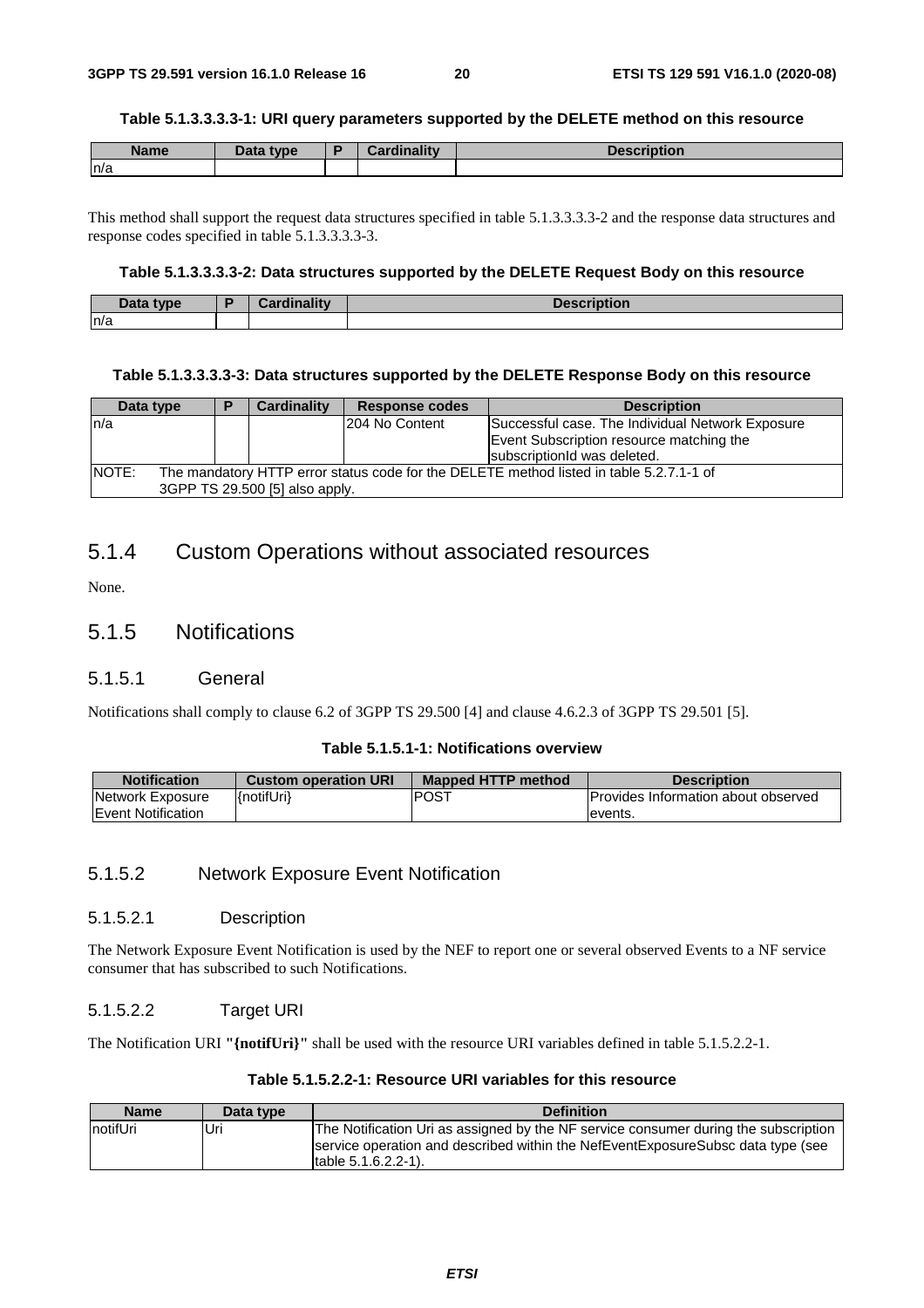### 5.1.5.2.3 Standard Methods

#### 5.1.5.2.3.1 POST

This method shall support the request data structures specified in table 5.1.5.2.3.1-1 and the response data structures and response codes specified in table 5.1.5.2.3.1-1.

#### **Table 5.1.5.2.3.1-2: Data structures supported by the POST Request Body on this resource**

| Data<br>tyne                      |   | <b>BR</b> | Description                                         |
|-----------------------------------|---|-----------|-----------------------------------------------------|
| <b>NefE</b><br>EventExposureNotif | M |           | t observed events∶<br>Provides<br>⊟nformation about |

#### **Table 5.1.5.2.3.1-3: Data structures supported by the POST Response Body on this resource**

| Data type                                                                                       | Е | Cardinality | <b>Response</b><br>codes | <b>Description</b>                                              |
|-------------------------------------------------------------------------------------------------|---|-------------|--------------------------|-----------------------------------------------------------------|
| ln/a                                                                                            |   |             |                          | 204 No Content The receipt of the Notification is acknowledged. |
| NOTE:<br>The mandatory HTTP error status codes for the POST method listed in Table 5.2.7.1-1 of |   |             |                          |                                                                 |
| 3GPP TS 29.500 [4] also apply.                                                                  |   |             |                          |                                                                 |

# 5.1.6 Data Model

#### 5.1.6.1 General

This clause specifies the application data model supported by the API.

Table 5.1.6.1-1 specifies the data types defined for the Nnef\_EventExposure service based interface protocol.

| Table 5.1.6.1-1: Nnef_EventExposure specific Data Types |  |  |  |
|---------------------------------------------------------|--|--|--|
|---------------------------------------------------------|--|--|--|

| Data type              | <b>Section defined</b> | <b>Description</b> | <b>Applicability</b> |
|------------------------|------------------------|--------------------|----------------------|
| <b>NefEvent</b>        | 5.1.6.3.3              |                    |                      |
| NefEventExposureNotif  | 5.1.6.2.3              |                    |                      |
| NefEventExposureSubsc  | 5.1.6.2.2              |                    |                      |
| <b>NefEventFilter</b>  | 5.1.6.2.7              |                    |                      |
| NefEventNotification   | 5.1.6.2.4              |                    |                      |
| <b>NefEventSubs</b>    | 5.1.6.2.5              |                    |                      |
| ServiceExperienceInfo  | 5.1.6.2.9              |                    |                      |
| TargetUeldentification | 5.1.6.2.8              |                    |                      |
| UeCommunicationInfo    | 5.1.6.2.6              |                    |                      |
| UeMobilityInfo         | 5.1.6.2.10             |                    |                      |
| UeTrajectoryInfo       | 5.1.6.2.11             |                    |                      |

Table 5.1.6.1-2 specifies data types re-used by the Nnef\_EventExposure service based interface protocol from other specifications, including a reference to their respective specifications and when needed, a short description of their use within the Nnef\_EventExposure service based interface.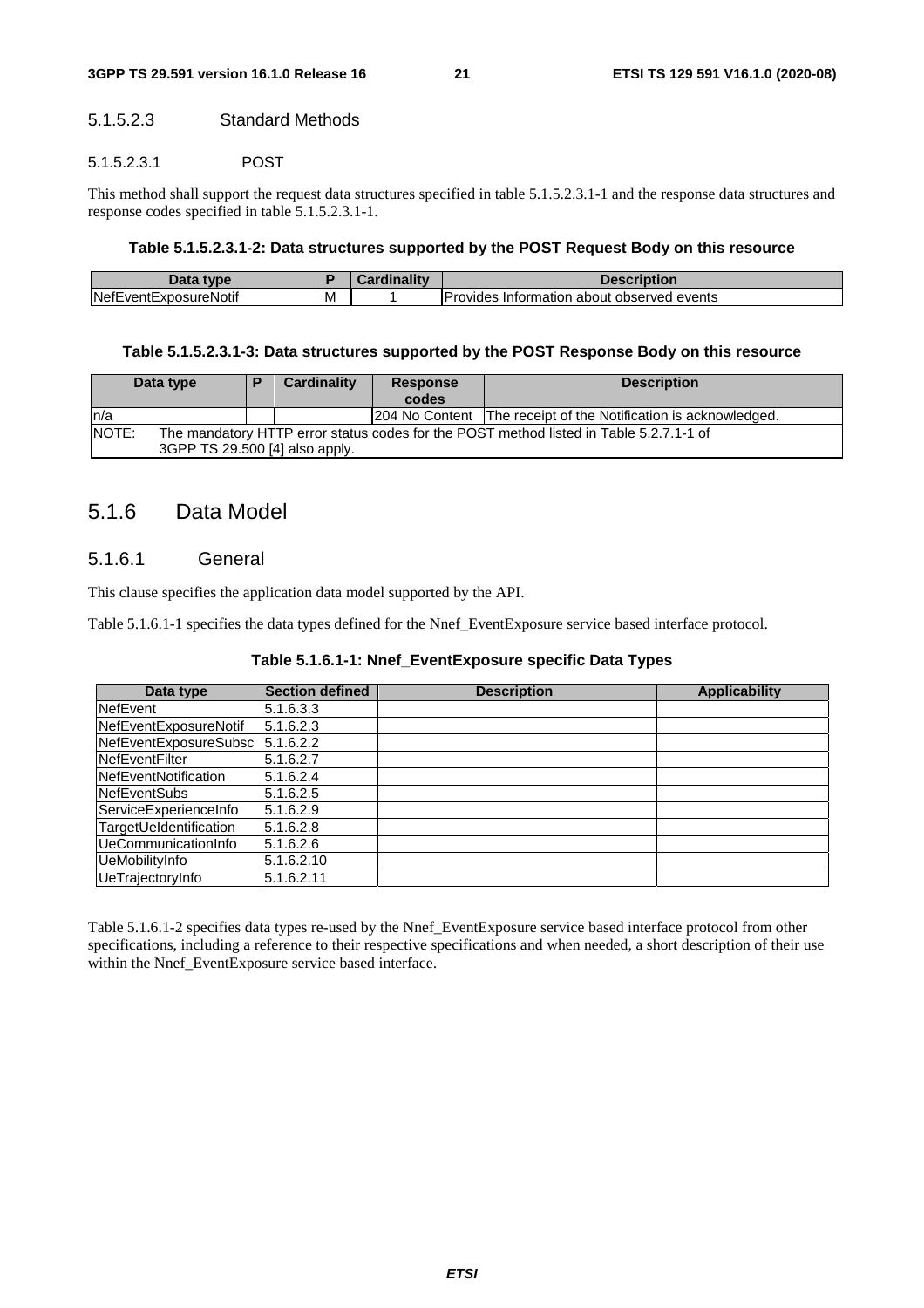| Data type                    | <b>Reference</b>    | <b>Comments</b> | <b>Applicability</b> |
|------------------------------|---------------------|-----------------|----------------------|
| ApplicationId                | 3GPP TS 29.571 [16] |                 |                      |
| ReportingInformation         | 3GPP TS 29.523 [22] |                 |                      |
| CommunicationCollection      | 3GPP TS 29.517 [18] |                 |                      |
| <b>DateTime</b>              | 3GPP TS 29.571 [16] |                 |                      |
| ExceptionInfo                | 3GPP TS 29.517 [18] |                 |                      |
| GroupId                      | 3GPP TS 29.571 [16] |                 |                      |
| NetworkAreaInfo              | 3GPP TS 29.554 [21] |                 |                      |
| Supi                         | 3GPP TS 29.571 [16] |                 |                      |
| <b>SupportedFeatures</b>     | 3GPP TS 29.571 [16] |                 |                      |
| ServiceExperienceInfoPerFlow | 3GPP TS 29.517 [18] |                 |                      |
| <b>UserLoaction</b>          | 3GPP TS 29.571 [16] |                 |                      |
| Uri                          | 3GPP TS 29.571 [16] |                 |                      |

# **Table 5.1.6.1-2: Nnef\_EventExposure re-used Data Types**

# 5.1.6.2 Structured data types

### 5.1.6.2.1 Introduction

This subclause defines the structures to be used in resource representations.

#### 5.1.6.2.2 Type: NefEventExposureSubsc

#### **Table 5.1.6.2.2-1: Definition of type NnefExposureSubsc**

| <b>Attribute name</b> | Data type                       | P            | <b>Cardinality</b> | <b>Description</b>                                                                                                                                                                                                                                                                   | <b>Applicability</b> |  |  |
|-----------------------|---------------------------------|--------------|--------------------|--------------------------------------------------------------------------------------------------------------------------------------------------------------------------------------------------------------------------------------------------------------------------------------|----------------------|--|--|
| eventsSubs            | array(NefEvent<br>Subs)         | M            | 1N                 | Subscribed events and the related<br>event filters.                                                                                                                                                                                                                                  |                      |  |  |
| eventsRepInfo         | ReportingInform<br>ation        | C            | 0.1                | Represents the reporting<br>requirements of the subscription.<br>If omitted, the default values within<br>the EventReportingRequirement<br>data type apply.                                                                                                                          |                      |  |  |
| notifUri              | Uri                             | M            |                    | Notification URI for event reporting.                                                                                                                                                                                                                                                |                      |  |  |
| eventNotifs           | array(NefEvent<br>Notification) | $\mathsf{C}$ | 1N                 | Represents the Events to be<br>reported.<br>Shall only be present if the<br>immediate reporting indication in the<br>"immRep" attribute within the<br>"eventsRepInfo" attribute sets to<br>true in the event subscription, and<br>the reports are available.                         |                      |  |  |
| notifld               | string                          | м            | 1                  | Notification Correlation ID assigned<br>by the NF service consumer.                                                                                                                                                                                                                  |                      |  |  |
| suppFeat              | SupportedFeatu<br>res           | C            | 0.1                | This IE represents a list of<br>Supported features used as<br>described in subclause 5.8.<br>Shall be present in the HTTP POST<br>request/response; or in the HTTP<br>GET response if the "supp-feat"<br>attribute query parameter is<br>included in the HTTP GET request.<br>(NOTE) |                      |  |  |
| NOTE:                 |                                 |              |                    | In the HTTP POST request it represents the set of NF service consumer supported features. In the HTTP<br>POST and GET responses it represents the set of features supported by both the NF service consumer                                                                          |                      |  |  |
| and the NEF.          |                                 |              |                    |                                                                                                                                                                                                                                                                                      |                      |  |  |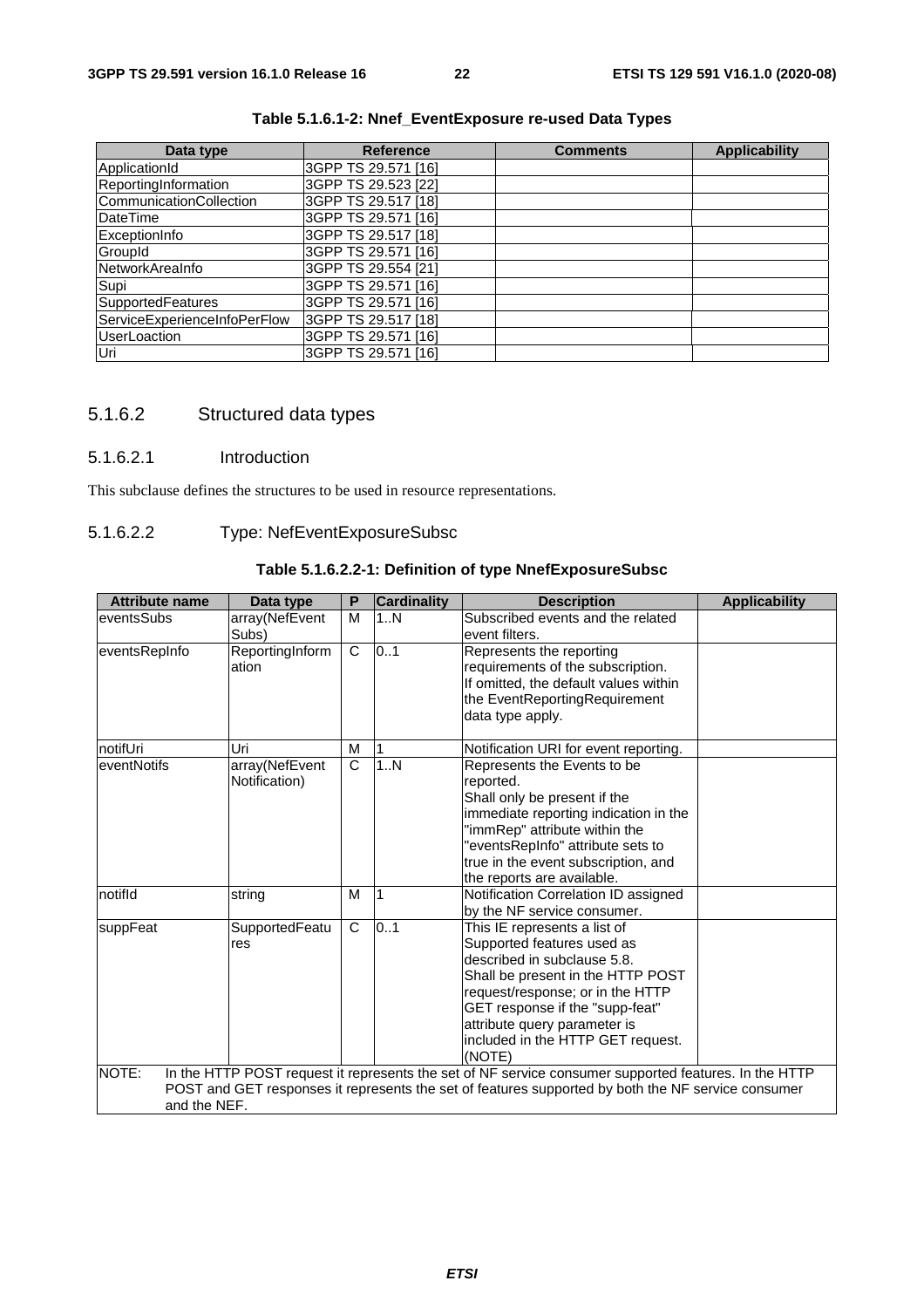# 5.1.6.2.3 Type: NefEventExposureNotif

| <b>Attribute name</b> | Data type                       |   | <b>Cardinality</b> | <b>Description</b>                                                                                                                   | Applicability |
|-----------------------|---------------------------------|---|--------------------|--------------------------------------------------------------------------------------------------------------------------------------|---------------|
| notifid               | string                          | м |                    | Notification Correlation ID assigned<br>by the NF service consumer.                                                                  |               |
| <b>eventNotifs</b>    | array(NefEventN<br>otification) | м | 1N                 | Represents the Events to be<br>reported according to the<br>subscription corresponding to the<br><b>Notification Correlation ID.</b> |               |

# **Table 5.1.6.2.3-1: Definition of type NefEventExposureNotif**

# 5.1.6.2.4 Type: NefEventNotification

| <b>Attribute name</b> | Data type         | P | <b>Cardinality</b> | <b>Description</b>              | <b>Applicability</b> |
|-----------------------|-------------------|---|--------------------|---------------------------------|----------------------|
| event                 | <b>NefEvent</b>   | M |                    | Reported application related    |                      |
|                       |                   |   |                    | event.                          |                      |
| timeStamp             | DateTime          | M |                    | Time at which the event is      |                      |
|                       |                   |   |                    | lobserved.                      |                      |
| svcExprcInfos         | array(ServiceExp  | C | 1N                 | Contains the service experience | ServiceExperience    |
|                       | erienceInfo)      |   |                    | information.                    |                      |
|                       |                   |   |                    | Shall be present if the "event" |                      |
|                       |                   |   |                    | attribute sets to               |                      |
|                       |                   |   |                    | "SVC EXPERIENCE"                |                      |
| ueMobilityInfos       | array(UeMobilityl | C | 1N                 | Contains the UE mobility        | <b>UeMobility</b>    |
|                       | nfo)              |   |                    | information.                    |                      |
|                       |                   |   |                    | Shall be present if the "event" |                      |
|                       |                   |   |                    | attribute sets to "UE_MOBILITY" |                      |
| ueCommInfos           | array(UeCommu     | C | 1N                 | Contains the application        | UeCommunication      |
|                       | nicationInfo)     |   |                    | communication information.      |                      |
|                       |                   |   |                    | Shall be present if the "event" |                      |
|                       |                   |   |                    | attribute sets to "UE_COMM"     |                      |
| excepInfos            | array(ExceptionIn | C | 1N                 | Each element represents the     | Exceptions           |
|                       | fo)               |   |                    | exception information for a     |                      |
|                       |                   |   |                    | service flow.                   |                      |
|                       |                   |   |                    | Shall be present if the "event" |                      |
|                       |                   |   |                    | attribute sets to "EXCEPTIONS". |                      |

# 5.1.6.2.5 Type NefEventSubs

# **Table 5.1.6.2.5-1: Definition of type NefEventSubs**

| <b>Attribute name</b> | Data type             | ь | <b>Cardinality</b> | <b>Description</b>                                                                                                                                                                        | <b>Applicability</b>                                                                   |
|-----------------------|-----------------------|---|--------------------|-------------------------------------------------------------------------------------------------------------------------------------------------------------------------------------------|----------------------------------------------------------------------------------------|
| event                 | <b>NefEvent</b>       | М |                    | <b>Subscribed event.</b>                                                                                                                                                                  |                                                                                        |
| eventFilter           | <b>NefEventFilter</b> | C | 0.1                | Represents the event filter<br>linformation associated with each<br>event.<br>Shall be present if "event" sets to<br>l"SVC EXPERIENCE",<br>I"UE MOBILITY", "UE COMM" or<br>l"EXCEPTIONS". | ServiceExperience<br><b>IUeCommunication</b><br><b>UeMobility</b><br><b>Exceptions</b> |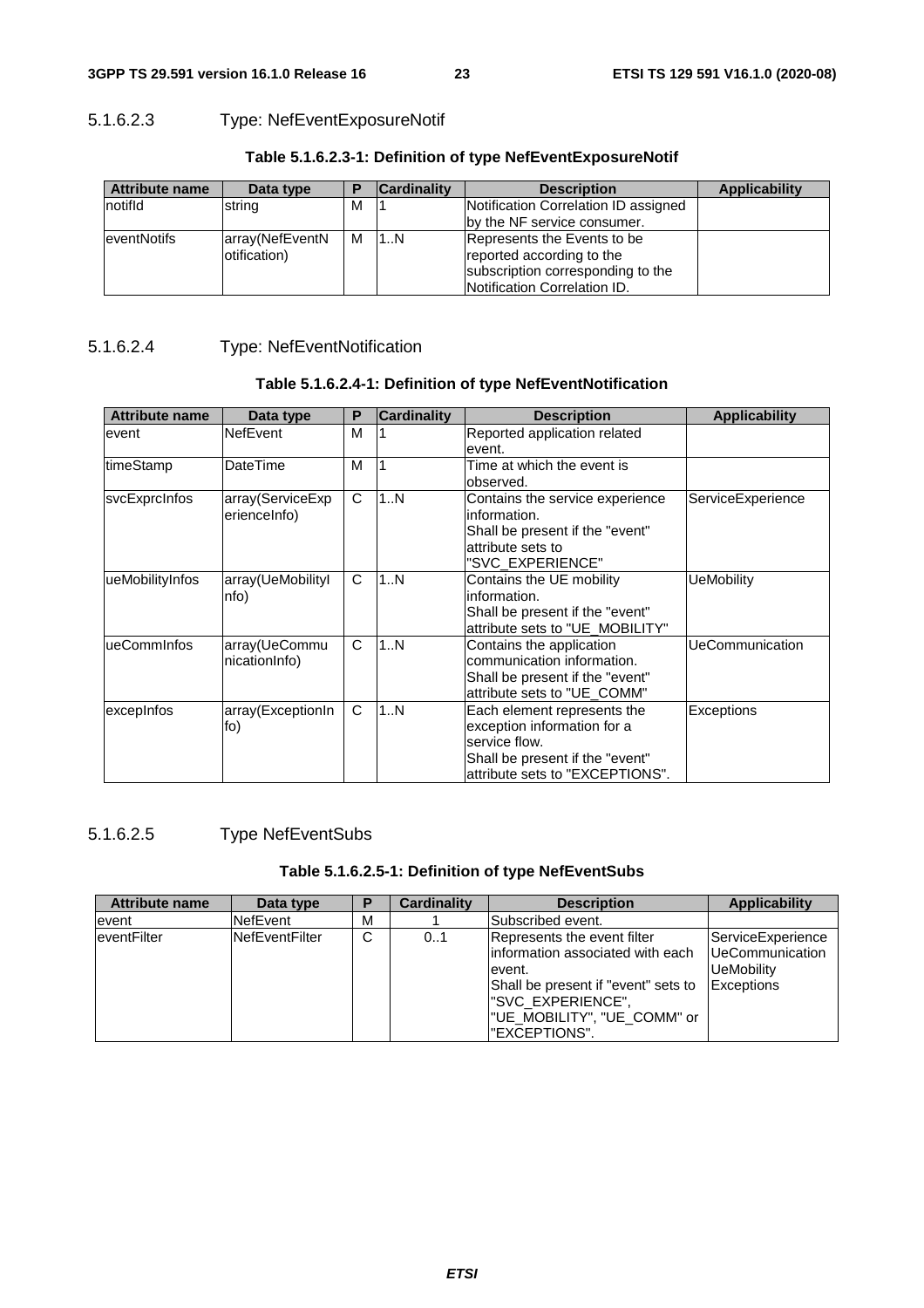# 5.1.6.2.6 Type UeCommunicationInfo

| <b>Attribute name</b> | Data type         | D | <b>Cardinality</b> | <b>Description</b>                    | <b>Applicability</b> |
|-----------------------|-------------------|---|--------------------|---------------------------------------|----------------------|
| supi                  | Supi              | C | 0.1                | Ildentifies an UE.                    |                      |
|                       |                   |   |                    | Shall be present if the event         |                      |
|                       |                   |   |                    | exposure request applies to more      |                      |
|                       |                   |   |                    | than one UE.                          |                      |
| <i>interGroupId</i>   | GroupId           | Ω | 01                 | Identifies an UE group.               |                      |
| appid                 | ApplicationId     | O | 0.1                | Identifies an application identifier. |                      |
|                       | array(Communic    | м | 1N                 | This attribute contains a list of     |                      |
| comms                 | lationCollection) |   |                    | Icommunication information.           |                      |

#### **Table 5.1.6.2.6-1: Definition of type UeCommunicationInfo**

# 5.1.6.2.7 Type NefEventFilter

#### **Table 5.1.6.2.7-1: Definition of type NefEventFilter**

| Attribute name | Data type                                                          |   | Cardinality | <b>Description</b>                                                                                   | <b>Applicability</b> |
|----------------|--------------------------------------------------------------------|---|-------------|------------------------------------------------------------------------------------------------------|----------------------|
| tatUe          | TargetUeIdentificati                                               | м |             | Represents the UE information to                                                                     | (NOTE 1)             |
|                | lon.                                                               |   |             | which the request applies.                                                                           |                      |
| appids         | array(AppliationId)                                                | C | 1N          | Each element indicates an                                                                            | ServiceExperience    |
|                |                                                                    |   |             | application identifier.                                                                              | Exceptions           |
|                |                                                                    |   |             | Shall be present if "event" sets to                                                                  | UeCommunication      |
|                |                                                                    |   |             | "SVC EXPERIENCE" or                                                                                  |                      |
|                |                                                                    |   |             | "EXCEPTIONS".                                                                                        |                      |
|                |                                                                    |   |             | (NOTE 2)                                                                                             |                      |
| locArea        | <b>NetworkAreaInfo</b>                                             | O | 0.1         | Represents an area of interest.                                                                      | ServiceExperience    |
|                |                                                                    |   |             | May only be present if "event"                                                                       | Exceptions           |
|                |                                                                    |   |             | sets to "SVC EXPERIENCE" or                                                                          |                      |
|                |                                                                    |   |             | "EXCEPTIONS".                                                                                        |                      |
| NOTE 1:        | Applicability is further described in the corresponding data type. |   |             |                                                                                                      |                      |
|                |                                                                    |   |             | NOTE 2: For event "EXCEPTIONS" and "UE_COMM", the "applds" attribute shall include only one element. |                      |

# 5.1.6.2.8 Type TargetUeIdentification

#### **Table 5.1.6.2.8-1: Definition of type TargetUeIdentification**

| <b>Attribute name</b> | Data type      | P | Cardinality | <b>Description</b>                                                                         | <b>Applicability</b>   |
|-----------------------|----------------|---|-------------|--------------------------------------------------------------------------------------------|------------------------|
| supis                 | array(Supi)    | O | 1N          | Each element identifies                                                                    | ServiceExperience      |
|                       |                |   |             | a SUPI for an UE.                                                                          | Exceptions             |
|                       |                |   |             |                                                                                            | <b>UeMobility</b>      |
|                       |                |   |             |                                                                                            | UeCommunication        |
| interGroupIds         | array(GroupId) | O | 1N          | Each element                                                                               | ServiceExperience      |
|                       |                |   |             | represents an internal                                                                     | Exceptions             |
|                       |                |   |             | group identifier which                                                                     | <b>UeMobility</b>      |
|                       |                |   |             | identifies a group of                                                                      | <b>UeCommunication</b> |
|                       |                |   |             | UEs.                                                                                       |                        |
| lanyUeld              | boolean        | O | 01          | Identifies whether the                                                                     | ServiceExperience      |
|                       |                |   |             | request applies to any                                                                     | Exceptions             |
|                       |                |   |             | UE.                                                                                        |                        |
|                       |                |   |             | This attribute shall set to                                                                |                        |
|                       |                |   |             | "true" if applicable for                                                                   |                        |
|                       |                |   |             | any UE, otherwise, set                                                                     |                        |
|                       |                |   |             | to "false".                                                                                |                        |
| NOTE:                 |                |   |             | For an applicable feature, only one attribute identifying the target UE shall be provided. |                        |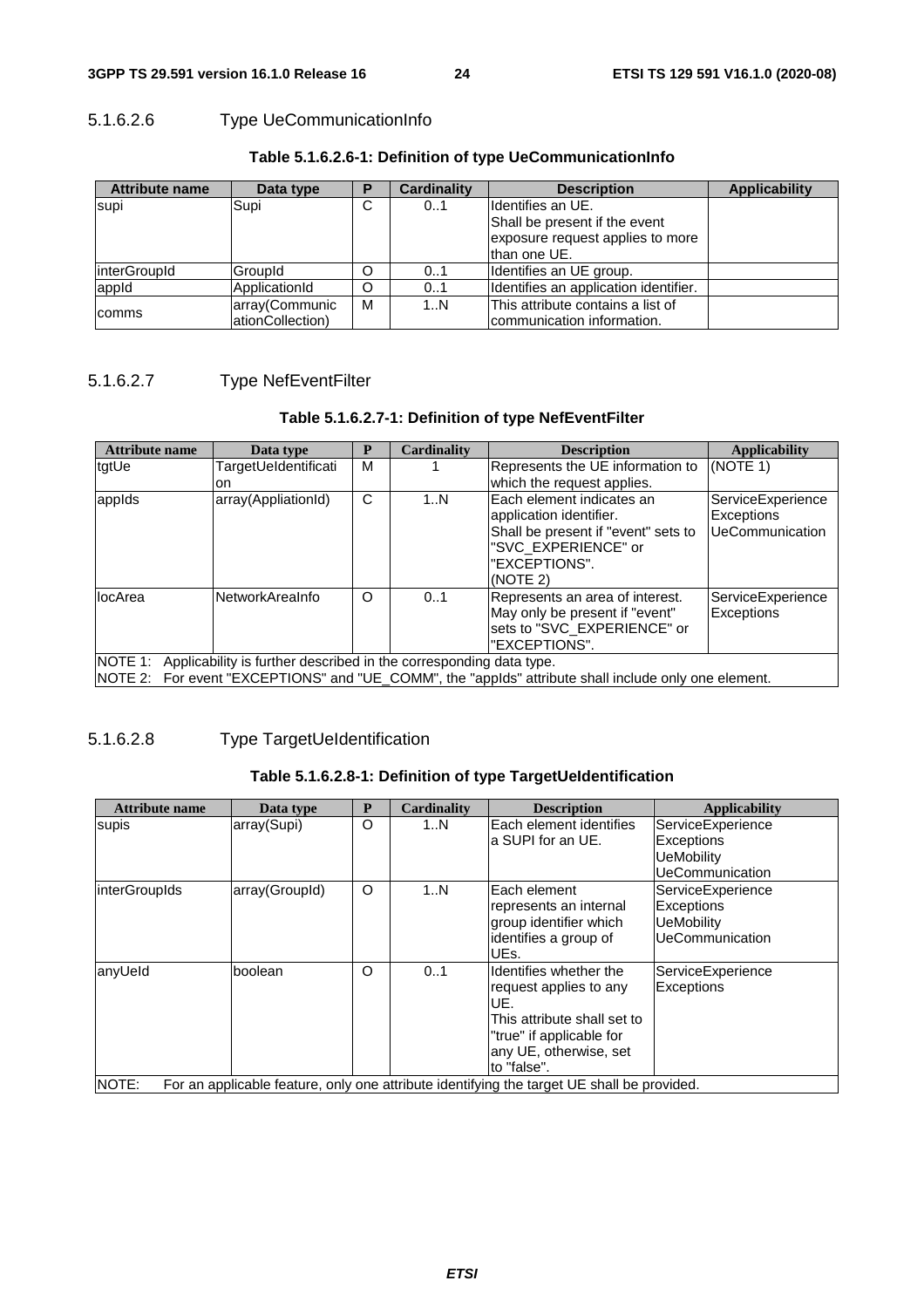# 5.1.6.2.9 Type: ServiceExperienceInfo

| <b>Attribute name</b> | Data type                                   | P | <b>Cardinality</b> | <b>Description</b>                                                                                                                          | <b>Applicability</b> |
|-----------------------|---------------------------------------------|---|--------------------|---------------------------------------------------------------------------------------------------------------------------------------------|----------------------|
| appid                 | ApplicationId                               | C | 10.1               | Identifies an application identifier.<br>Shall be present if the event<br>exposure service request applies<br>to more than one application. | ServiceExperience    |
| supis                 | array(Supi)                                 | C | 1N                 | Each element represents the<br>linternal UE identifier.                                                                                     | ServiceExperience    |
| <b>svcExpPerFlows</b> | array(ServiceExp<br>erienceInfoPerFlo<br>W) | м | 1N                 | IEach element indicates service<br>experience for each service flow.                                                                        | ServiceExperience    |

# **Table 5.1.6.2.9-1: Definition of type ServiceExperienceInfo**

# 5.1.6.2.10 Type: UeMobilityInfo

### **Table 5.1.6.2.10-1: Definition of type UeMobilityInfo**

| <b>Attribute name</b> | Data type                   |   | <b>Cardinality</b> | <b>Description</b>                                                                                      | <b>Applicability</b> |
|-----------------------|-----------------------------|---|--------------------|---------------------------------------------------------------------------------------------------------|----------------------|
| supi                  | Supi                        | м |                    | Ildentifies an UE.<br>Shall be present if the event<br>exposure request applies to more<br>than one UE. |                      |
| appid                 | ApplicationId               | O | 101                | Identifies an application identifier.                                                                   |                      |
| ueTrajs               | array(UeTrajector<br>vlnfo) | м | 1N                 | Identifies an UE moving<br>trajectory.                                                                  |                      |

### 5.1.6.2.11 Type: UeTrajectoryInfo

### **Table 5.1.6.2.11-1: Definition of type UeTrajectoryInfo**

| <b>Attribute name</b> | Data type           |   | <b>Cardinality</b> | <b>Description</b>                | Applicability |
|-----------------------|---------------------|---|--------------------|-----------------------------------|---------------|
| lts                   | DateTime            | М |                    | Identifies the timestamp when the |               |
|                       |                     |   |                    | <b>IUE</b> enteres this area.     |               |
| <b>Ilocation</b>      | <b>UserLocation</b> | М |                    | Includes the location of the UE.  |               |

# 5.1.6.3 Simple data types and enumerations

### 5.1.6.3.1 Introduction

This clause defines simple data types and enumerations that can be referenced from data structures defined in the previous clauses.

# 5.1.6.3.2 Simple data types

The simple data types defined in table 5.1.6.3.2-1 shall be supported.

### **Table 5.1.6.3.2-1: Simple data types**

| ⊺vpe l<br><b>Name</b> | ↑ Definition<br>Type | 1011 |  |
|-----------------------|----------------------|------|--|
|                       |                      |      |  |

# 5.1.6.3.3 Enumeration: NefEvent

The enumeration NefEvent represents the observed event requested by the NF service consumer to be monitored. It shall comply with the provisions defined in table 5.1.6.3.3-1.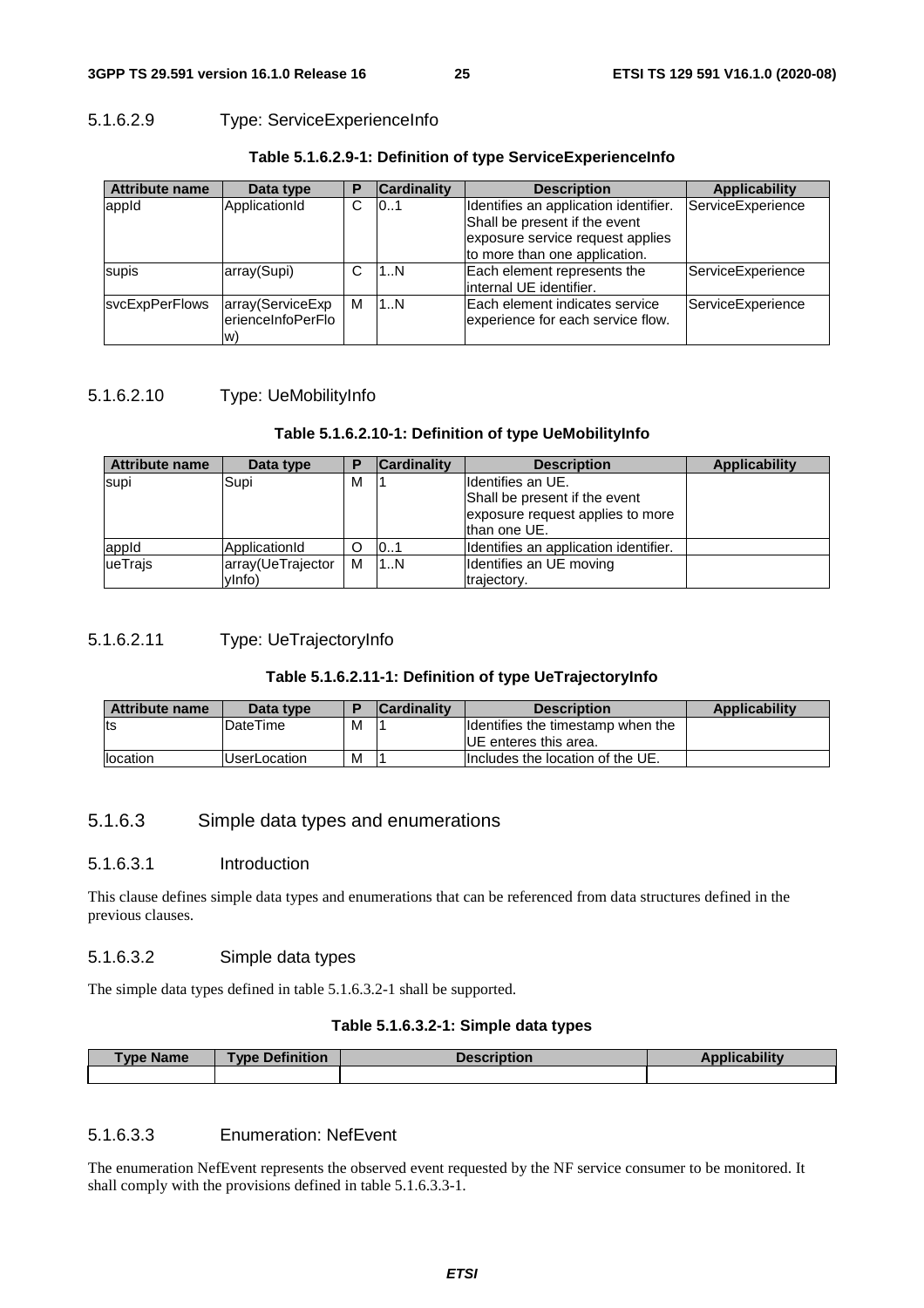| <b>Enumeration value</b> | <b>Description</b>                                       | Applicability          |
|--------------------------|----------------------------------------------------------|------------------------|
| SVC EXPERIENCE           | Indicates that the observed event is service experience. | ServiceExperience      |
| UE COMM                  | Indicates that the observed event is UE communication.   | <b>UeCommunication</b> |
| <b>UE MOBILITY</b>       | Indicates that the observed event is UE mobility.        | UeMobilitv             |
| <b>EXCEPTIONS</b>        | Indicates that the observed event is exceptions          | Exceptions             |
|                          | information.                                             |                        |

**Table 5.1.6.3.3-1: Enumeration NefEvent** 

# 5.1.7 Error Handling

#### 5.1.7.1 General

For the Nnef\_EventExposure API, HTTP error responses shall be supported as specified in clause 4.8 of 3GPP TS 29.501 [5]. Protocol errors and application errors specified in table 5.2.7.2-1 of 3GPP TS 29.500 [4] shall be supported for an HTTP method if the corresponding HTTP status codes are specified as mandatory for that HTTP method in table 5.2.7.1-1 of 3GPP TS 29.500 [4].

In addition, the requirements in the following clauses are applicable for the Nnef\_EventExposure API.

#### 5.1.7.2 Protocol Errors

No specific procedures for the Nnef\_EventExposure service are specified.

#### 5.1.7.3 Application Errors

The application errors defined for the Nnef\_EventExposure service are listed in Table 5.1.7.3-1.

#### **Table 5.1.7.3-1: Application errors**

| <b>Application Error</b> | <b>HTTP status code</b> | <b>Description</b> |
|--------------------------|-------------------------|--------------------|
|                          |                         |                    |

# 5.1.8 Feature negotiation

The optional features in table 5.1.8-1 are defined for the Nnef\_EventExposure API. They shall be negotiated using the extensibility mechanism defined in clause 6.6 of 3GPP TS 29.500 [4].

| Table 5.1.8-1: Supported Features |  |  |  |
|-----------------------------------|--|--|--|
|-----------------------------------|--|--|--|

| Feature number | <b>Feature Name</b>      | <b>Description</b>                                             |
|----------------|--------------------------|----------------------------------------------------------------|
|                | <b>ServiceExperience</b> | This feature indicates support for the "SVC EXPERIENCE" event. |
| 12             | UeMobility               | This feature indicates support for the "UE MOBILITY" event.    |
| 13             | IUeCommunication         | This feature indicates support for the "UE COMM" event.        |
| 14             | <b>Exceptions</b>        | This feature indicates support for the "EXCEPTIONS" event.     |

# 5.1.9 Security

As indicated in 3GPP TS 33.501 [8] and 3GPP TS 29.500 [4], the access to the Nnef\_EventExposure API may be authorized by means of the OAuth2 protocol (see IETF RFC 6749 [9]), based on local configuration, using the "Client Credentials" authorization grant, where the NRF (see 3GPP TS 29.510 [10]) plays the role of the authorization server.

If OAuth2 is used, an NF Service Consumer, prior to consuming services offered by the Nnef\_EventExposure API, shall obtain a "token" from the authorization server, by invoking the Access Token Request service, as described in 3GPP TS 29.510 [10], clause 5.4.2.2.

NOTE: When multiple NRFs are deployed in a network, the NRF used as authorization server is the same NRF that the NF Service Consumer used for discovering the Nnef\_EventExposure service.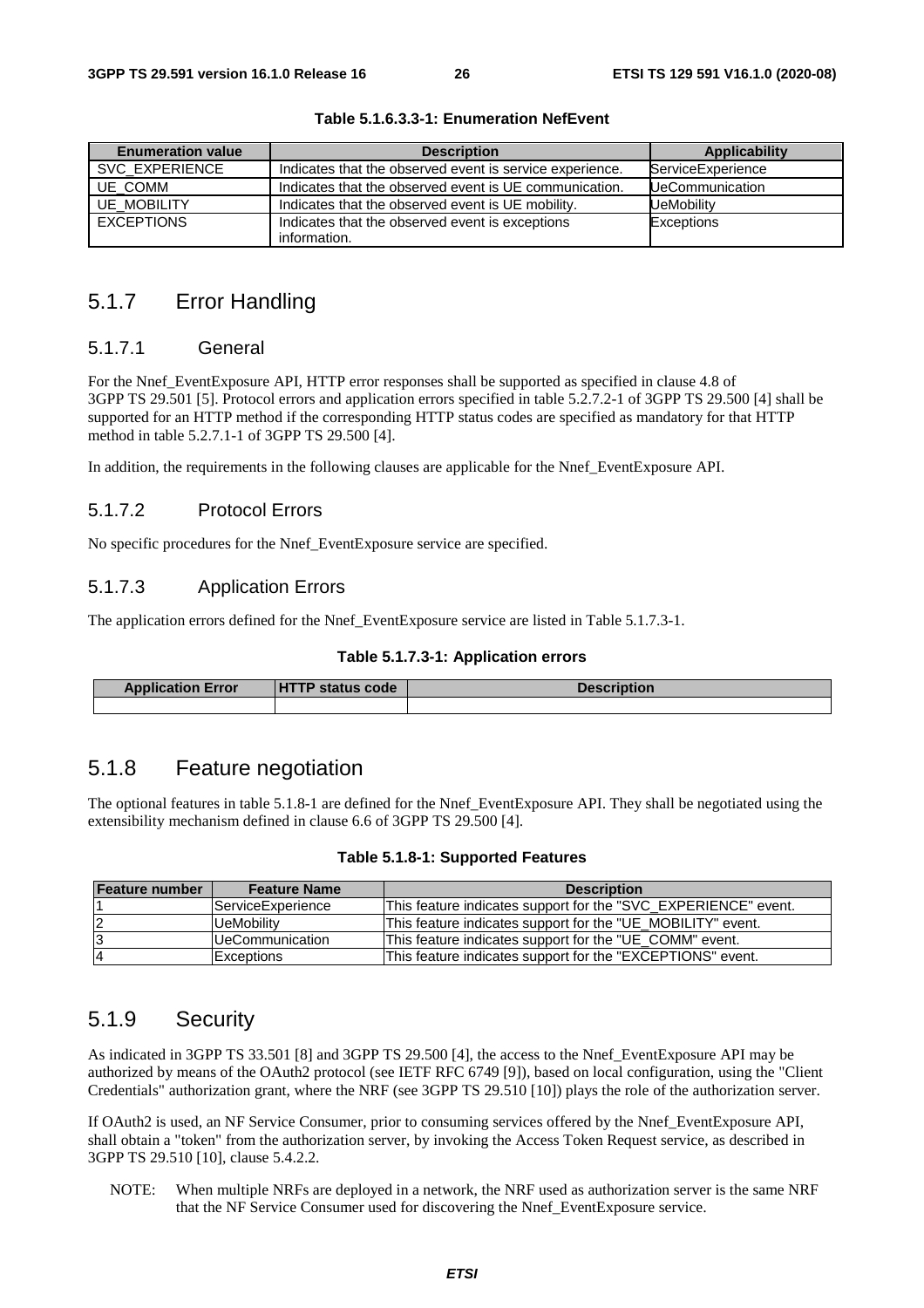The Nnef\_EventExposure API defines a single scope "nnef-eventexposure" for the entire service, and it does not define any additional scopes at resource or operation level.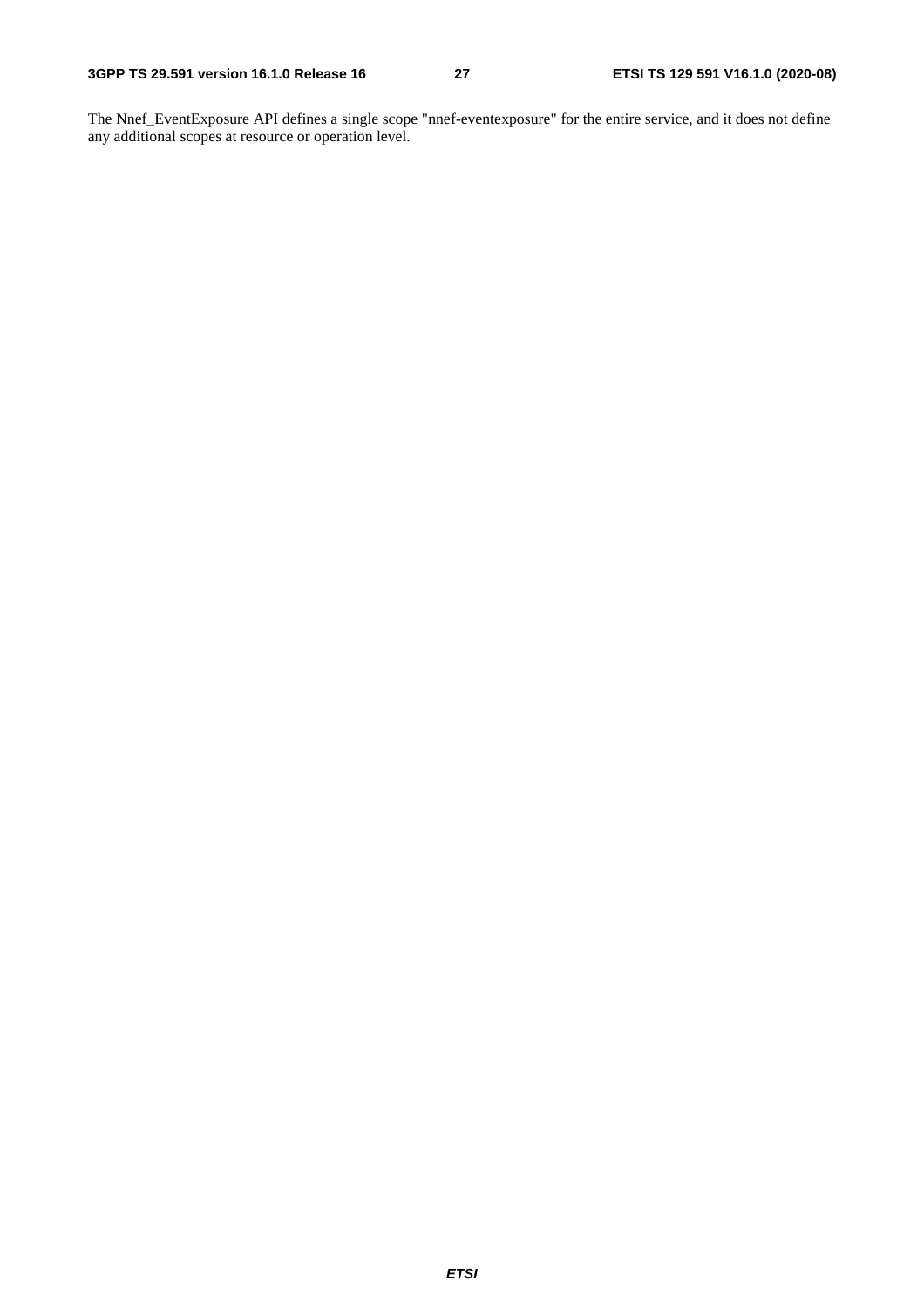# Annex A (normative): OpenAPI specification

# A.1 General

This Annex specifies the formal definition of the API(s) defined in the present specification. It consists of OpenAPI 3.0.0 specifications in YAML format.

This Annex takes precedence when being discrepant to other parts of the specification with respect to the encoding of information elements and methods within the API(s).

NOTE: The semantics and procedures, as well as conditions, e.g. for the applicability and allowed combinations of attributes or values, not expressed in the OpenAPI definitions but defined in other parts of the specification also apply.

Informative copies of the OpenAPI specification files contained in this 3GPP Technical Specification are available on a Git-based repository hosted in ETSI Forge, that uses the GitLab software version control system (see clause 5B of the 3GPP TR 21.900 [7] and clause 5.3.1 of the 3GPP TS 29.501 [5] for further information).

# A.2 Nnef EventExposure API

```
openapi: 3.0.0 
info: 
   title: Nnef_EventExposure 
   version: 1.0.0 
   description: | 
     NEF Event Exposure Service. 
     © 2020, 3GPP Organizational Partners (ARIB, ATIS, CCSA, ETSI, TSDSI, TTA, TTC). 
     All rights reserved. 
externalDocs: 
   description: 3GPP TS 29.591 V16.1.0; 5G System; Application Function (AF) event exposure service; 
Stage 3. 
   url: http://www.3gpp.org/ftp/Specs/archive/29_series/29.591/ 
servers: 
   - url: '{apiRoot}/nnef-eventexposure/v1' 
    variables: 
       apiRoot: 
         default: https://example.com 
         description: apiRoot as defined in clause 4.4 of 3GPP TS 29.501 
security: 
   - {} 
   - oAuth2ClientCredentials: 
     - nnef-eventexposure 
paths: 
   /subscriptions: 
     post: 
       summary: subscribe to notifications 
       operationId: CreateIndividualSubcription 
       tags: 
          - Subscriptions (Collection) 
       requestBody: 
         required: true 
         content: 
            application/json: 
              schema: 
               $ref: '#/components/schemas/NefEventExposureSubsc' 
       responses: 
          '201': 
           description: Success 
            content: 
              application/json: 
                schema: 
                  $ref: '#/components/schemas/NefEventExposureSubsc' 
           headers: 
              Location: 
                description: 'Contains the URI of the newly created resource, according to the 
structure: {apiRoot}/nnef-eventexposure/<apiVersion>/subscriptions/{subscriptionId}' 
                required: true
```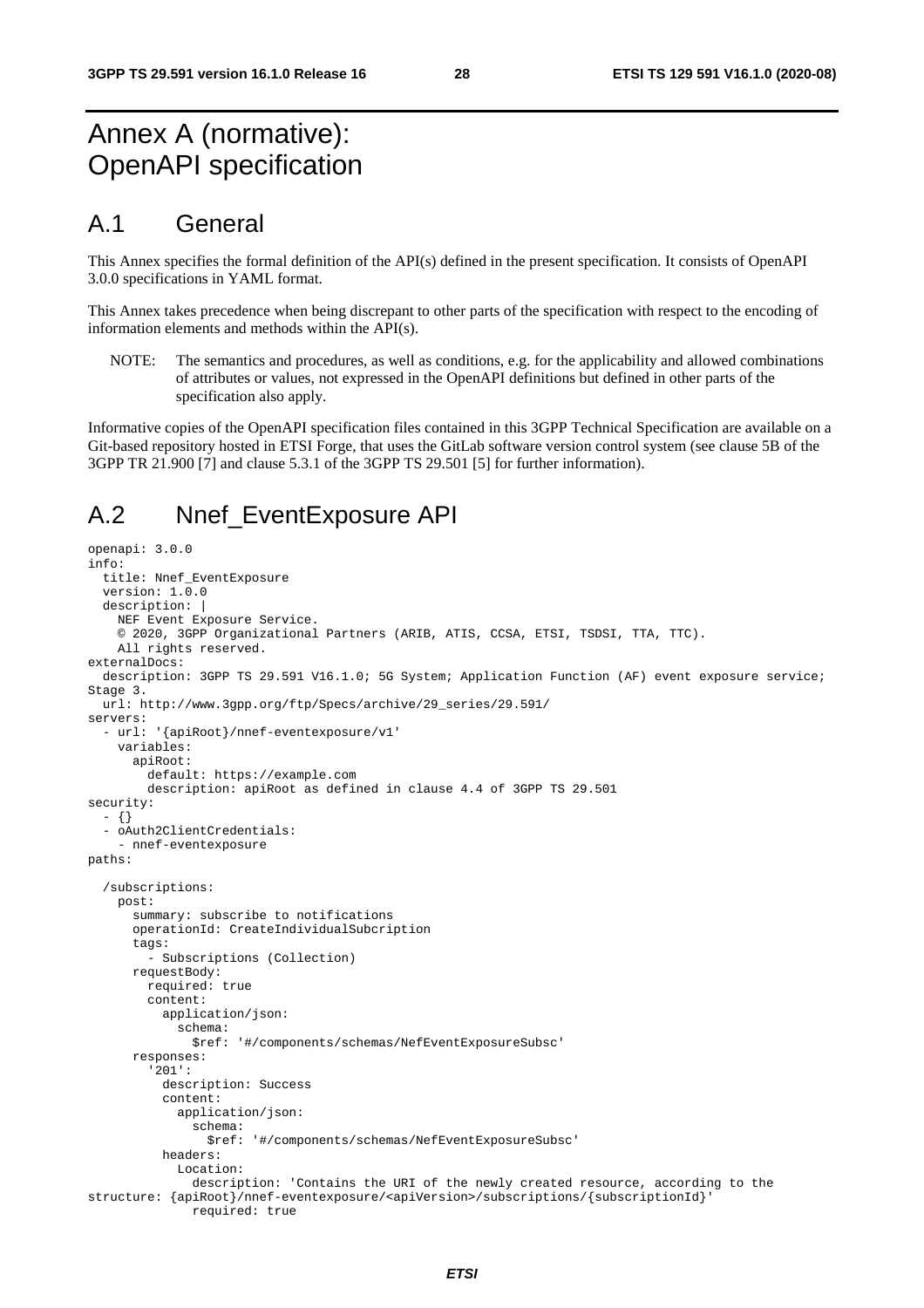schema: type: string '400': \$ref: 'TS29571\_CommonData.yaml#/components/responses/400' '401': \$ref: 'TS29571\_CommonData.yaml#/components/responses/401' '403': \$ref: 'TS29571\_CommonData.yaml#/components/responses/403' '404': \$ref: 'TS29571\_CommonData.yaml#/components/responses/404' '411': \$ref: 'TS29571\_CommonData.yaml#/components/responses/411' '413': \$ref: 'TS29571\_CommonData.yaml#/components/responses/413' '415': \$ref: 'TS29571\_CommonData.yaml#/components/responses/415' '429': \$ref: 'TS29571\_CommonData.yaml#/components/responses/429' '500': \$ref: 'TS29571\_CommonData.yaml#/components/responses/500' '503': \$ref: 'TS29571\_CommonData.yaml#/components/responses/503' default: \$ref: 'TS29571\_CommonData.yaml#/components/responses/default' callbacks: myNotification: '{\$request.body#/notifUri}': post: requestBody: required: true content: application/json: schema: \$ref: '#/components/schemas/NefEventExposureNotif' responses: '204': description: No Content, Notification was succesfull '400': \$ref: 'TS29571\_CommonData.yaml#/components/responses/400' '401': \$ref: 'TS29571\_CommonData.yaml#/components/responses/401' '403': \$ref: 'TS29571\_CommonData.yaml#/components/responses/403' '404': \$ref: 'TS29571\_CommonData.yaml#/components/responses/404' '411': \$ref: 'TS29571\_CommonData.yaml#/components/responses/411' '413': \$ref: 'TS29571\_CommonData.yaml#/components/responses/413' '415': \$ref: 'TS29571\_CommonData.yaml#/components/responses/415' '429': \$ref: 'TS29571\_CommonData.yaml#/components/responses/429' '500': \$ref: 'TS29571\_CommonData.yaml#/components/responses/500' '503': \$ref: 'TS29571\_CommonData.yaml#/components/responses/503' default: \$ref: 'TS29571\_CommonData.yaml#/components/responses/default' /subscriptions/{subscriptionId}: get: summary: retrieve subscription operationId: GetIndividualSubcription tags: - IndividualSubscription (Document) parameters: - name: subscriptionId in: path description: Event Subscription ID required: true schema: type: string - name: supp-feat in: query description: Features supported by the NF service consumer required: false schema: \$ref: 'TS29571\_CommonData.yaml#/components/schemas/SupportedFeatures'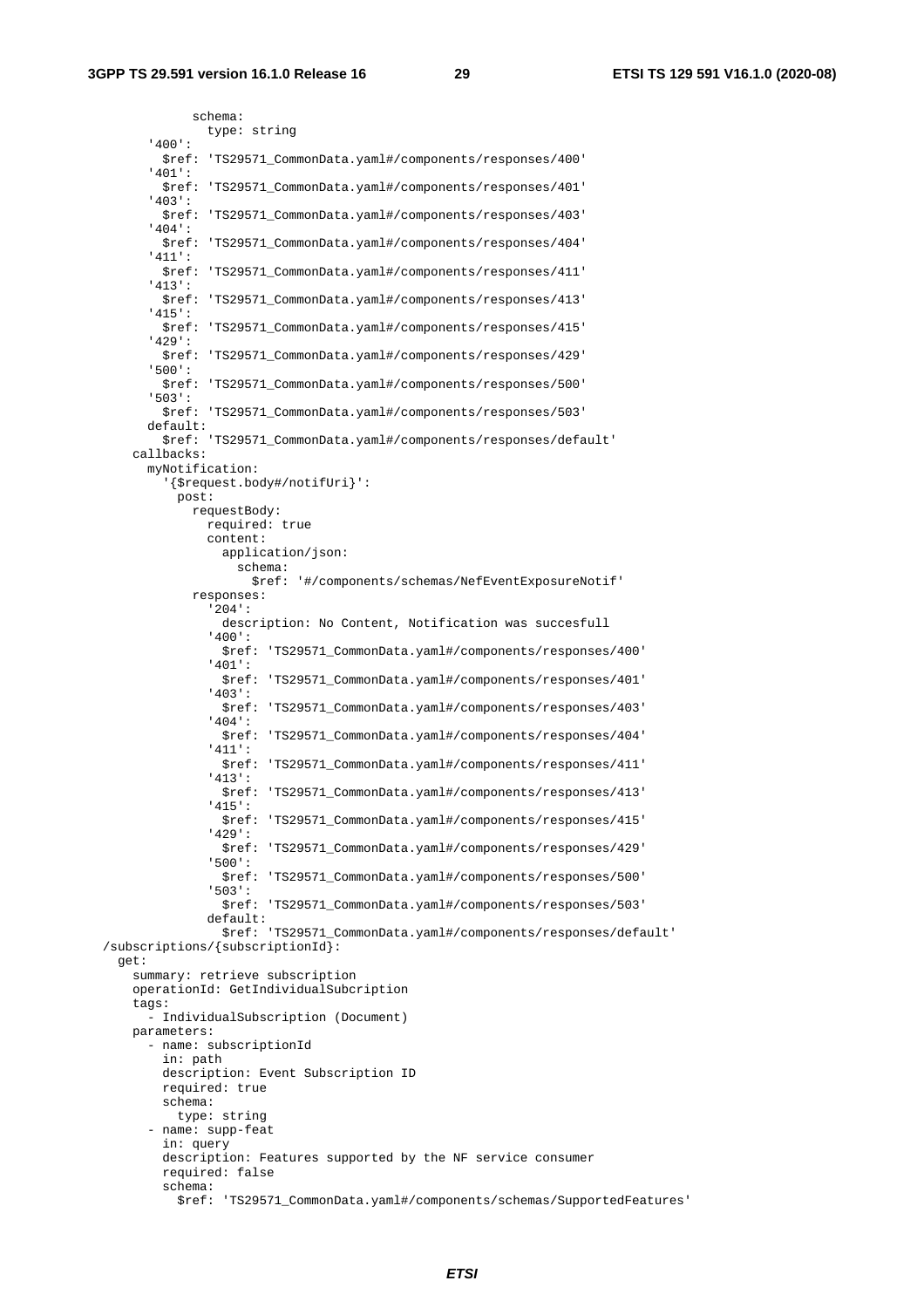responses: '200': description: OK. Resource representation is returned content: application/json: schema: \$ref: '#/components/schemas/NefEventExposureSubsc' '400': \$ref: 'TS29571\_CommonData.yaml#/components/responses/400' '401': \$ref: 'TS29571\_CommonData.yaml#/components/responses/401' '403': \$ref: 'TS29571\_CommonData.yaml#/components/responses/403' '404': \$ref: 'TS29571\_CommonData.yaml#/components/responses/404' '406': \$ref: 'TS29571\_CommonData.yaml#/components/responses/406' '429': \$ref: 'TS29571\_CommonData.yaml#/components/responses/429' '500': \$ref: 'TS29571\_CommonData.yaml#/components/responses/500' '503': \$ref: 'TS29571\_CommonData.yaml#/components/responses/503' default: \$ref: 'TS29571\_CommonData.yaml#/components/responses/default' put: summary: update subscription operationId: ReplaceIndividualSubcription tags: - IndividualSubscription (Document) requestBody: required: true content: application/json: schema: \$ref: '#/components/schemas/NefEventExposureSubsc' parameters: - name: subscriptionId in: path description: Event Subscription ID required: true schema: type: string responses: '200': description: OK. Resource was succesfully modified and representation is returned content: application/json: schema: \$ref: '#/components/schemas/NefEventExposureSubsc' '204': description: No Content. Resource was succesfully modified '400': \$ref: 'TS29571\_CommonData.yaml#/components/responses/400' '401': \$ref: 'TS29571\_CommonData.yaml#/components/responses/401' '403': \$ref: 'TS29571\_CommonData.yaml#/components/responses/403' '404': \$ref: 'TS29571\_CommonData.yaml#/components/responses/404' '411': \$ref: 'TS29571\_CommonData.yaml#/components/responses/411' '413': \$ref: 'TS29571\_CommonData.yaml#/components/responses/413' '415': \$ref: 'TS29571\_CommonData.yaml#/components/responses/415' '429': \$ref: 'TS29571\_CommonData.yaml#/components/responses/429' '500': \$ref: 'TS29571\_CommonData.yaml#/components/responses/500' '503': \$ref: 'TS29571\_CommonData.yaml#/components/responses/503' default: \$ref: 'TS29571\_CommonData.yaml#/components/responses/default' delete: summary: unsubscribe from notifications operationId: DeleteIndividualSubcription

tags: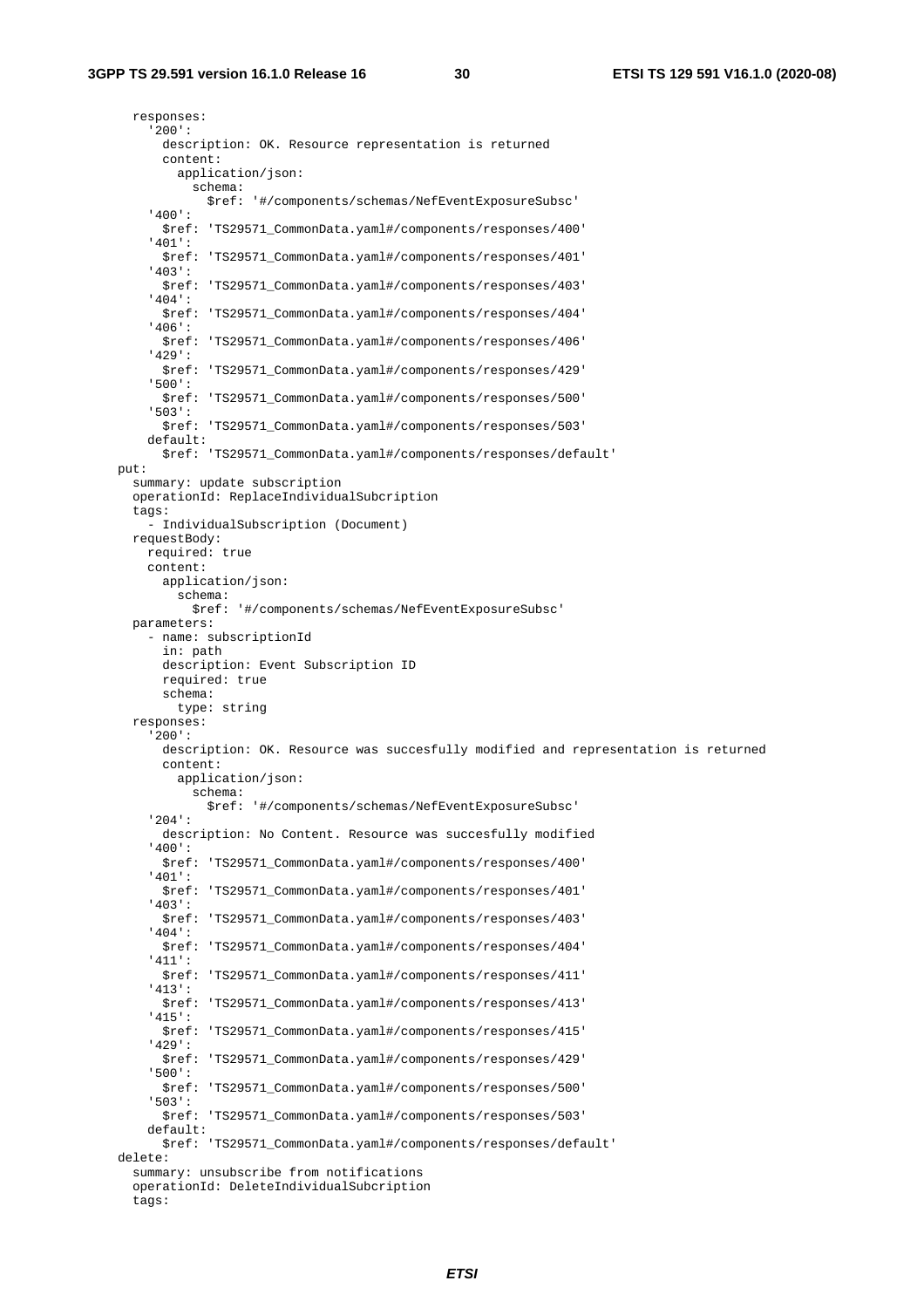#### **3GPP TS 29.591 version 16.1.0 Release 16 31 ETSI TS 129 591 V16.1.0 (2020-08)**

 - IndividualSubscription (Document) parameters: - name: subscriptionId in: path description: Event Subscription ID required: true schema: type: string responses: '204': description: No Content. Resource was succesfully deleted '400': \$ref: 'TS29571\_CommonData.yaml#/components/responses/400' '401': \$ref: 'TS29571\_CommonData.yaml#/components/responses/401' '403': \$ref: 'TS29571\_CommonData.yaml#/components/responses/403' '404': \$ref: 'TS29571\_CommonData.yaml#/components/responses/404' '429': \$ref: 'TS29571\_CommonData.yaml#/components/responses/429' '500': \$ref: 'TS29571\_CommonData.yaml#/components/responses/500' '503': \$ref: 'TS29571\_CommonData.yaml#/components/responses/503' default: \$ref: 'TS29571\_CommonData.yaml#/components/responses/default' components: securitySchemes: oAuth2ClientCredentials: type: oauth2 flows: clientCredentials: tokenUrl: '{nrfApiRoot}/oauth2/token' scopes: nnef-eventexposure: Access to the Nnef\_EventExposure API schemas: NefEventExposureSubsc: type: object properties: eventsSubs: type: array items: \$ref: '#/components/schemas/NefEventSubs' minItems: 1 eventsRepInfo: \$ref: 'TS29523\_Npcf\_EventExposure.yaml#/components/schemas/ReportingInformation' notifUri: \$ref: 'TS29571\_CommonData.yaml#/components/schemas/Uri' notifId: type: string eventNotifs: type: array items: \$ref: '#/components/schemas/NefEventNotification' minItems: 1 suppFeat: \$ref: 'TS29571\_CommonData.yaml#/components/schemas/SupportedFeatures' required: - eventsSubs - notifId - notifUri NefEventExposureNotif: type: object properties: notifId: type: string eventNotifs: type: array items: \$ref: '#/components/schemas/NefEventNotification' minItems: 1 required: - notifId - eventNotifs NefEventNotification: type: object properties: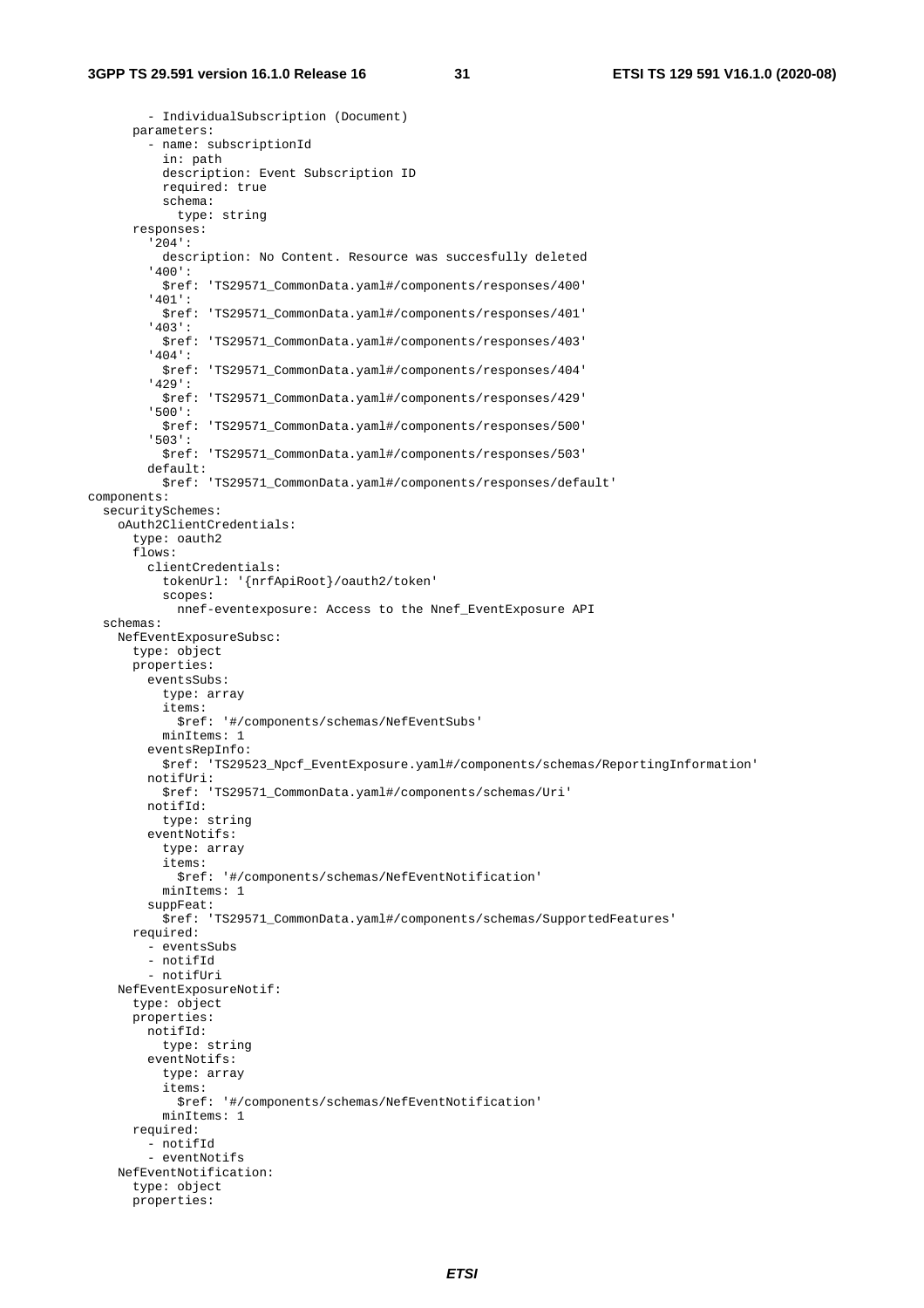event: \$ref: '#/components/schemas/NefEvent' timeStamp: \$ref: 'TS29571\_CommonData.yaml#/components/schemas/DateTime' svcExprcInfos: type: array items: \$ref: '#/components/schemas/ServiceExperienceInfo' minItems: 1 ueMobilityInfos: type: array items: \$ref: '#/components/schemas/UeMobilityInfo' minItems: 1 ueCommInfos: type: array items: \$ref: '#/components/schemas/UeCommunicationInfo' minItems: 1 excepInfos: type: array items: \$ref: 'TS29517\_Naf\_EventExposure.yaml#/components/schemas/ExceptionInfo' minItems: 1 required: - event - timeStamp NefEventSubs: type: object properties: event: \$ref: '#/components/schemas/NefEvent' eventFilter: \$ref: '#/components/schemas/NefEventFilter' required: - event NefEventFilter: type: object properties: tgtUe: \$ref: '#/components/schemas/TargetUeIdentification' appIds: type: array items: \$ref: 'TS29571\_CommonData.yaml#/components/schemas/ApplicationId' minItems: 1 locArea: \$ref: 'TS29554\_Npcf\_BDTPolicyControl.yaml#/components/schemas/NetworkAreaInfo' required: - tgtUe TargetUeIdentification: type: object properties: supis: type: array items: \$ref: 'TS29571\_CommonData.yaml#/components/schemas/Supi' minItems: 1 interGroupIds: type: array items: \$ref: 'TS29571\_CommonData.yaml#/components/schemas/GroupId' minItems: 1 anyUeId: type: boolean ServiceExperienceInfo: type: object properties: appId: \$ref: 'TS29571\_CommonData.yaml#/components/schemas/ApplicationId' supis: type: array items: \$ref: 'TS29571\_CommonData.yaml#/components/schemas/Supi' minItems: 1 svcExpPerFlows: type: array items: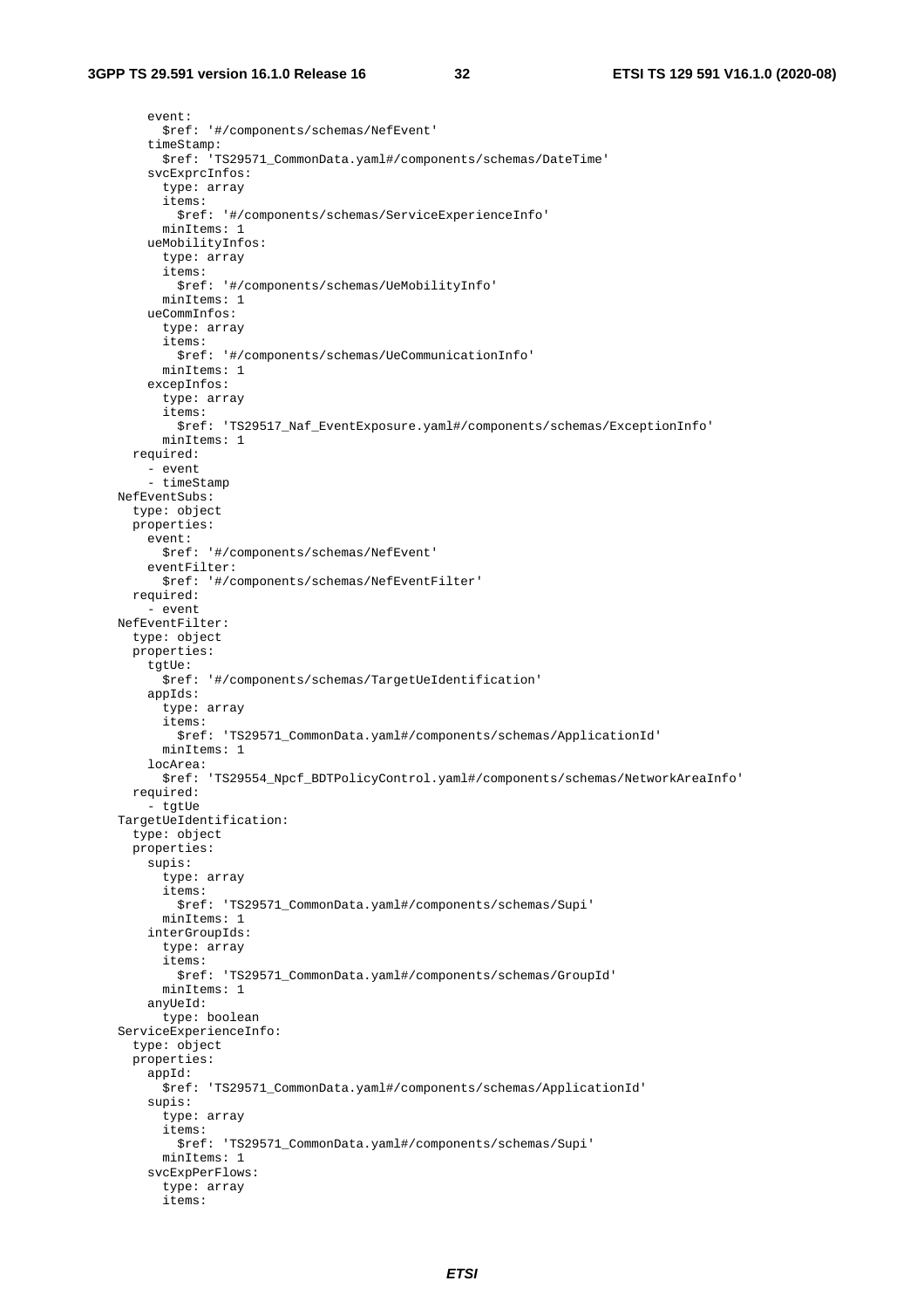\$ref: 'TS29517\_Naf\_EventExposure.yaml#/components/schemas/ServiceExperienceInfoPerFlow' minItems: 1 required: - svcExpPerFlows UeMobilityInfo: type: object properties: supi: \$ref: 'TS29571\_CommonData.yaml#/components/schemas/Supi' appId: \$ref: 'TS29571\_CommonData.yaml#/components/schemas/ApplicationId' ueTrajs: type: array items: \$ref: '#/components/schemas/UeTrajectoryInfo' minItems: 1 required: - supi - ueTrajs UeCommunicationInfo: type: object properties: supi: \$ref: 'TS29571\_CommonData.yaml#/components/schemas/Supi' interGroupId: \$ref: 'TS29571\_CommonData.yaml#/components/schemas/GroupId' appId: \$ref: 'TS29571\_CommonData.yaml#/components/schemas/ApplicationId' comms: type: array items: \$ref: 'TS29517\_Naf\_EventExposure.yaml#/components/schemas/CommunicationCollection' minItems: 1 required: - comms UeTrajectoryInfo: type: object properties: ts: \$ref: 'TS29571\_CommonData.yaml#/components/schemas/DateTime' location: \$ref: 'TS29571\_CommonData.yaml#/components/schemas/UserLocation' required:  $-$  ts - location # Simple data types and Enumerations NefEvent: anyOf: - type: string

```
 enum: 
   - SVC_EXPERIENCE 
   - UE_MOBILITY 
   - UE_COMM 
  - EXCEPTIONS
```
- type: string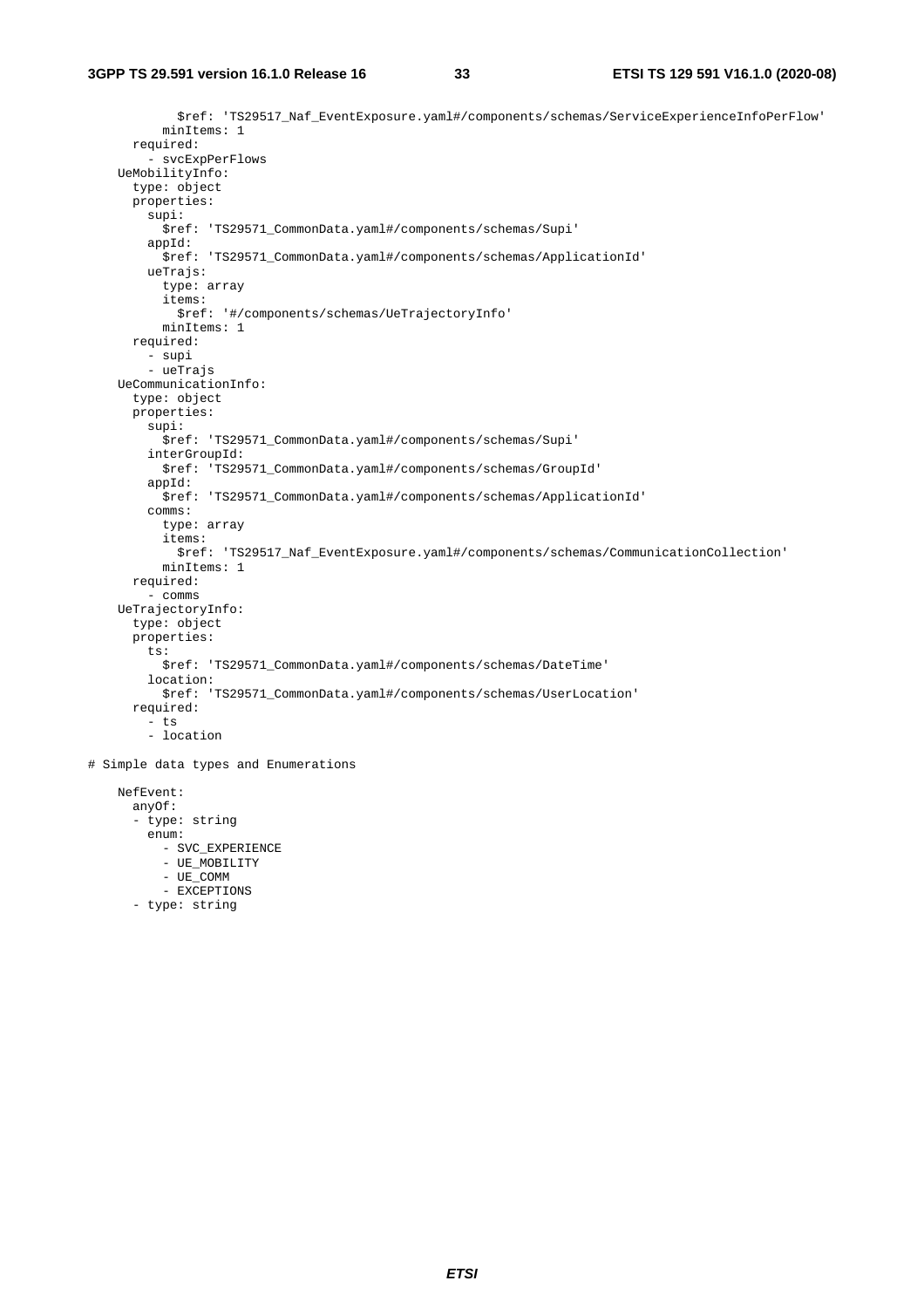# Annex B (informative): Change history

| <b>Change history</b> |                |             |      |              |     |                                                                                                                            |                       |
|-----------------------|----------------|-------------|------|--------------|-----|----------------------------------------------------------------------------------------------------------------------------|-----------------------|
| Date                  | <b>Meeting</b> | <b>TDoc</b> | CR.  | <b>Rev</b>   | Cat | Subject/Comment                                                                                                            | <b>New</b><br>version |
| 2019-10               | CT3#106        |             |      |              |     | <b>TS Skeleton</b>                                                                                                         | 0.0.0                 |
| 2019-10               | CT3#106        | C3-194392   |      |              |     | Removed some subclauses and editorial changes                                                                              | 0.1.0                 |
| 2019-10               | CT3#106        |             |      |              |     | Inclusion of C3-194271, C3-194396, C3-194397 and C3-<br>194399.                                                            | 0.2.0                 |
| 2019-11               | CT3#107        |             |      |              |     | Inclusion of C3-195234, C3-195235, C3-195236 and C3-<br>195274.                                                            | 0.3.0                 |
| 2020-02               | CT3#108e       |             |      |              |     | Inclusion of C3-201284, C3-201288, C3-201367, C3-<br>201368, C3-201370, C3-201407, C3-201409, C3-<br>201413 and C3-201516. | 0.4.0                 |
| 2020-03               | CT#87e         | CP-200187   |      |              |     | TS sent to plenary for approval                                                                                            | 1.0.0                 |
| 2020-03               | <b>CT#87e</b>  | CP-200187   |      |              |     | TS approved by plenary                                                                                                     | 16.0.0                |
| 2020-06               | CT#88e         | CP-201234   | 0001 | $\mathbf{1}$ | F   | Correction on resource usage                                                                                               | 16.1.0                |
| 2020-06               | CT#88e         | CP-201234   | 0002 |              | F   | Data type used during event subscription                                                                                   | 16.1.0                |
| 2020-06               | CT#88e         | CP-201234   | 0007 |              | F   | Correction to service operation description                                                                                | 16.1.0                |
| 2020-06               | CT#88e         | CP-201244   | 0008 |              | F   | Storage of YAML files in ETSI Forge                                                                                        | 16.1.0                |
| 2020-06               | CT#88e         | CP-201210   | 0009 |              | F   | Removal of Ninef_EventExposure service                                                                                     | 16.1.0                |
| 2020-06               | CT#88e         | CP-201256   | 0011 |              | F   | URI of the Nnef_EventExposure service                                                                                      | 16.1.0                |
| 2020-06               | CT#88e         | CP-201234   | 0012 |              | F   | Event Reporting Information data usage                                                                                     | 16.1.0                |
| 2020-06               | CT#88e         | CP-201234   | 0013 |              | F   | Support of immediate reporting                                                                                             | 16.1.0                |
| 2020-06               | CT#88e         | CP-201234   | 0014 |              | F   | Supported features definition                                                                                              | 16.1.0                |
| 2020-06               | CT#88e         | CP-201234   | 0015 |              | F   | Correction on the ueCommInfos                                                                                              | 16.1.0                |
| 2020-06               | <b>CT#88e</b>  | CP-201234   | 0016 |              | F   | Applicabilities for UE communication                                                                                       | 16.1.0                |
| 2020-06               | CT#88e         | CP-201234   | 0017 | $\vert$ 1    | F   | Supported headers, Resource Data type and yaml<br>mapping                                                                  | 16.1.0                |
| 2020-06               | CT#88e         | CP-201255   | 0018 |              | F   | Update of OpenAPI version and TS version in<br>externalDocs field                                                          | 16.1.0                |